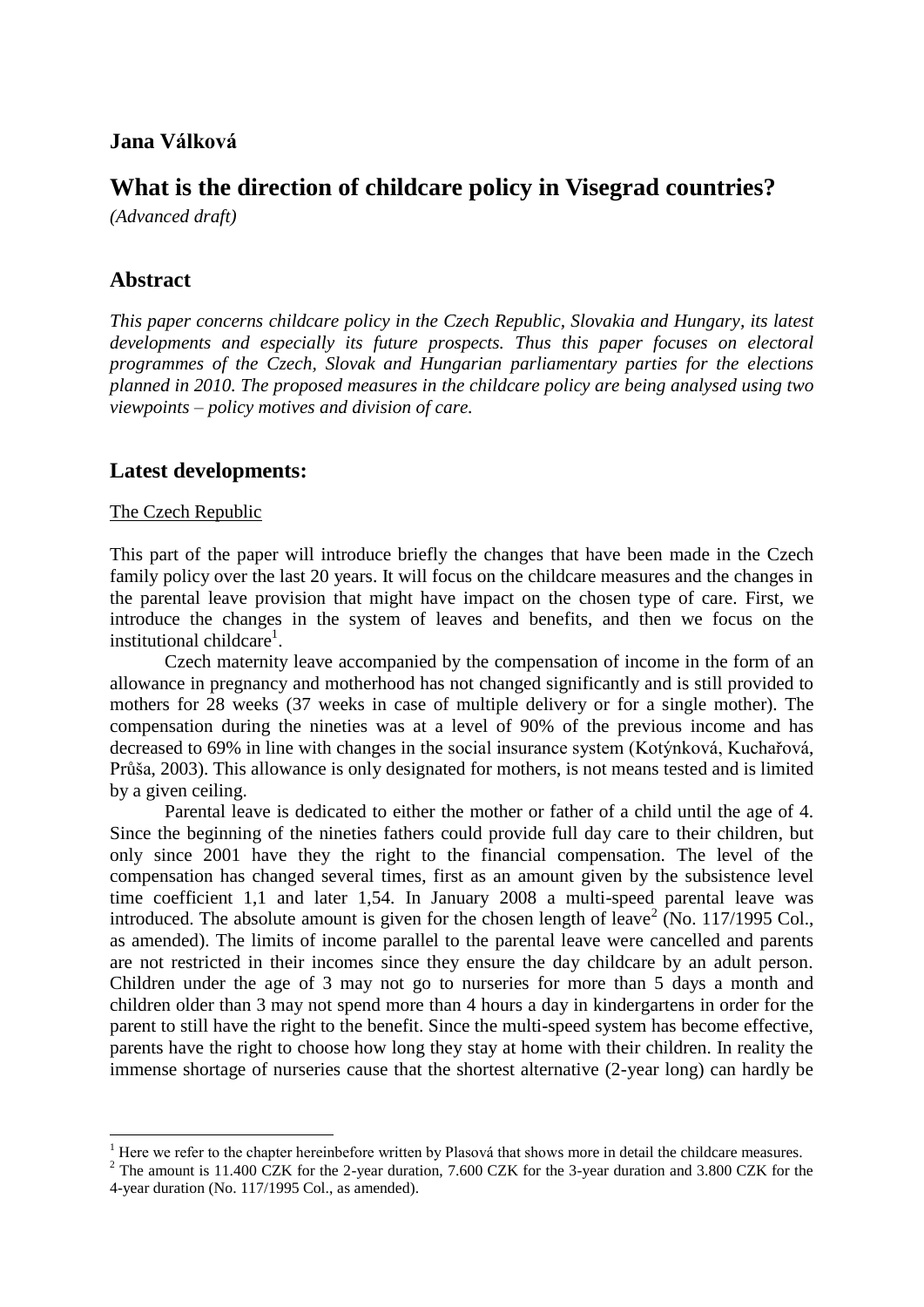taken up. The system of leaves and compensations is currently not interconnected to the system of institutional childcare.

Nurseries that provided care for children from the ages 0 to 3 started to be shut down in the nineties. In 1990 there were 1,043 nurseries with 39,829 places that went to 1,587 places within 47 nurseries in 2007 (Kuchařová a kol., 2009). Such a sharp fall in the number of nurseries meant that from 13,2% of children in 1989 (Saxongerg, Sirovátka, 2006) it diminished to 1% of children under 3 placed in nurseries in 1997 (den Dulk, Peper, Doorne-Huiskes, 2005). Even a certain number places in nurseries may sometimes be occupied by a larger number of children as they are used as "five-days-a-month" day care service (ÚZIS ČR, 2008). Children under 3 that have no access to nurseries may be taken care of in kindergartens. However, this is quite rare as the capacities of kindergartens are also short (Kuchařová, 2006).

Most of the children in nurseries are from 2 to 3 years old (54%), 23% of children are older than 3 and 22% of children in nurseries are between the ages 1 and 2. Younger children are almost not present in nurseries (1%) (Kuchařová a kol., 2009). Among the criteria for children to be taken to day care in nurseries are that at least one parent works (62%) and that the family has a permanent address within the locality (57%) (Kuchařová a kol., 2009). This shows that the highest demand for care is created by parents of 2 year old children that possibly may choose to take up the shortest alternative of parental leave. Apart from nurseries there is also formally a possibility to provide care for children younger than 3 years of age as an entrepreneurial activity. As Plasová describes in her paper hereinbefore the conditions to establish a private nursery are very complex and at the same time difficult to meet, so this would clearly have an impact on the price of such services.

For children from 3 to 6 (potentially 7 depending at what age the child starts the obligatory school attendance) the day care is provided in kindergartens. The number of kindergartens diminished from 7,335 kindergartens in school year 1990/91 to 4,808 kindergartens in 2007/08 (ČSÚ, 2008). The decrease was partially caused by the decentralisation of responsibility for kindergartens from national level to regional and local levels. Nowadays around 98% of the kindergartens are run by municipalities, the rest by regions and churches and some are private. The number of children from the ages 3 to 6 in kindergartens relatively increased. In 1989 78,9% of children from the ages 3 to 6 were placed in kindergartens where in 1999 it was already 85% and in 2002 it went up to 94,7% children in the mentioned age group (Saxonberg, Sirovátka, 2006; den Dulk, Peper, Doorne-Huiskes, 2005). The "four-hours-a-day" attendance is not preferred by the kindergartens because of financial reasons, however teachers find a slow adaptation of children in this model quite positive (Kuchařová a kol., 2009). As long as the capacity of kindergartens is not sufficient, there exists a whole set of criteria that parents usually have to fulfil to have the right to place their children in kindergartens. It has been shown that the most important ones are permanent address within the city/town or city district where the kindergarten is based, age of child and both parents in paid work (Kuchařová a kol., 2009).

Kindergartens are more popular among people than nurseries. The preference to place children in nurseries is very low whereas it increases when it concerns a child above 3 years of age to be placed in a kindergarten (Sirovátka, Bartáková, 2008). Parents of children above 4, prefer day care outside family in 65-75%. Families claim that they prefer financial help to institutional day care for children under 3 but preferences for father leave are quite low (Sirovátka, Bartáková, 2008). This shows the strength of gender discourse that women should be the caregivers. Table no. 1 also shows that Czech men ensure care for their children by their partners whereas Czech women count on their relatives or on institutional care. Least they rely on care for their children provided by their partners.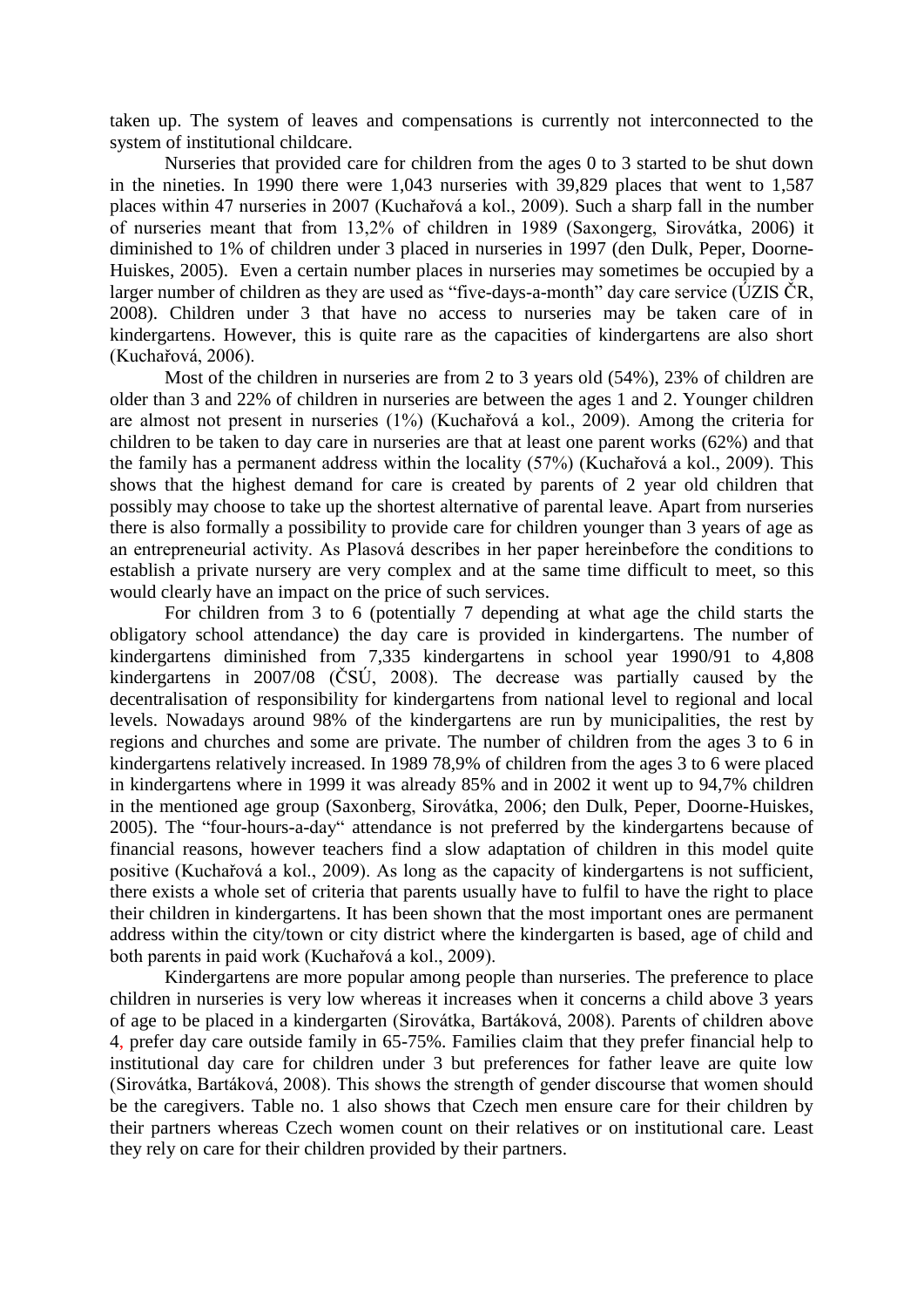| $\frac{1}{2}$ of $\frac{1}{2}$ of $\frac{1}{2}$ or $\frac{1}{2}$ or $\frac{1}{2}$ or $\frac{1}{2}$ or $\frac{1}{2}$ or $\frac{1}{2}$ or $\frac{1}{2}$ or $\frac{1}{2}$ or $\frac{1}{2}$ or $\frac{1}{2}$ or $\frac{1}{2}$ or $\frac{1}{2}$ or $\frac{1}{2}$ or $\frac{1}{2}$ or $\frac{1}{2}$ or |       |       |       |  |  |  |
|--------------------------------------------------------------------------------------------------------------------------------------------------------------------------------------------------------------------------------------------------------------------------------------------------|-------|-------|-------|--|--|--|
| Type of care                                                                                                                                                                                                                                                                                     | Women | Men   | Total |  |  |  |
| Institutional childcare (including nanny)                                                                                                                                                                                                                                                        | 136,9 | 101,5 | 238,4 |  |  |  |
| Partner living in the same household                                                                                                                                                                                                                                                             | 97,1  | 499,6 | 596,7 |  |  |  |
| Relatives/neighbours/friends                                                                                                                                                                                                                                                                     | 205,2 | 110,9 | 316,1 |  |  |  |
| No type of childcare used                                                                                                                                                                                                                                                                        | 131.4 | 86.3  | 217,6 |  |  |  |
| - - - - -                                                                                                                                                                                                                                                                                        |       |       |       |  |  |  |

Table 1 **Main type of care used by the employed persons between 20 and 49 years old for own/spouse's children up to 14 while working, 2005**

Source: Eurostat, 2009

The last elected government had prepared and in 2009 proposed a great amendment to the laws and regulations concerning childcare and family policy – so called "Pro-family package". It contains several proposals of which some are related to the childcare and some to the leaves and allowances. It proposes to facilitate the establishing of a system of mutual parental assistance and mini-kindergartens in companies. The other measure enables that the companies with mini-kindergartens would be tax-preferred. The package counts on implementing the paternity leave and wants to change the financing of foster care (Soubor prorodinných opatření - Prorodinný balíček, 2009).

Mutual parental assistance and mini-kindergartens in companies is especially of interest for this paper. The first of these measures means that parents who want to get back to work and do not have an opportunity to place their child/children in institutional care would use the service of other caring parents who care for his/her child under 7 years of age. Such a "nanny from the neighbourhood" – the provider of the service – would need to be registered and would need to fulfil conditions given by this law (space, food, hygiene). The number of children cannot exceed 4 including own caregivers child/children. The caregiver can not be paid more than 5.000 CZK per child per month and thus the earnings would not exceed 15.000 CZK per month. Such income is tax-free. This measure has been criticized because the quality of provided care is hard to assess and the conditions are much vaguer than those for kindergartens or private kindergartens. The Ministry of Employment and Social Affairs argued however that opening new state institutions of care to cover the demand by strong cohorts would be too costly and once the baby boom is over they would need to be closed again. According to Nečas (2008) the mutual parental assistance would help to satisfy this increased demand for places in kindergartens and would help those who have no access to institutional care because of geographic insufficient coverage.

The mini-kindergartens can be run by employers for children of their employees, nongovernmental organisations and public regional and local bodies. Such service provided to parents should be not-for-profit and it should not be provided for more than 4 children at the same time. The family character of this service should be kept. It is targeted at children from the ages 6 months to 7 years and it is an alternative to the institutional care provided by the state. The provision of the service is tax-free for the providers and this should reinforce companies to offer this kind of service to their employees.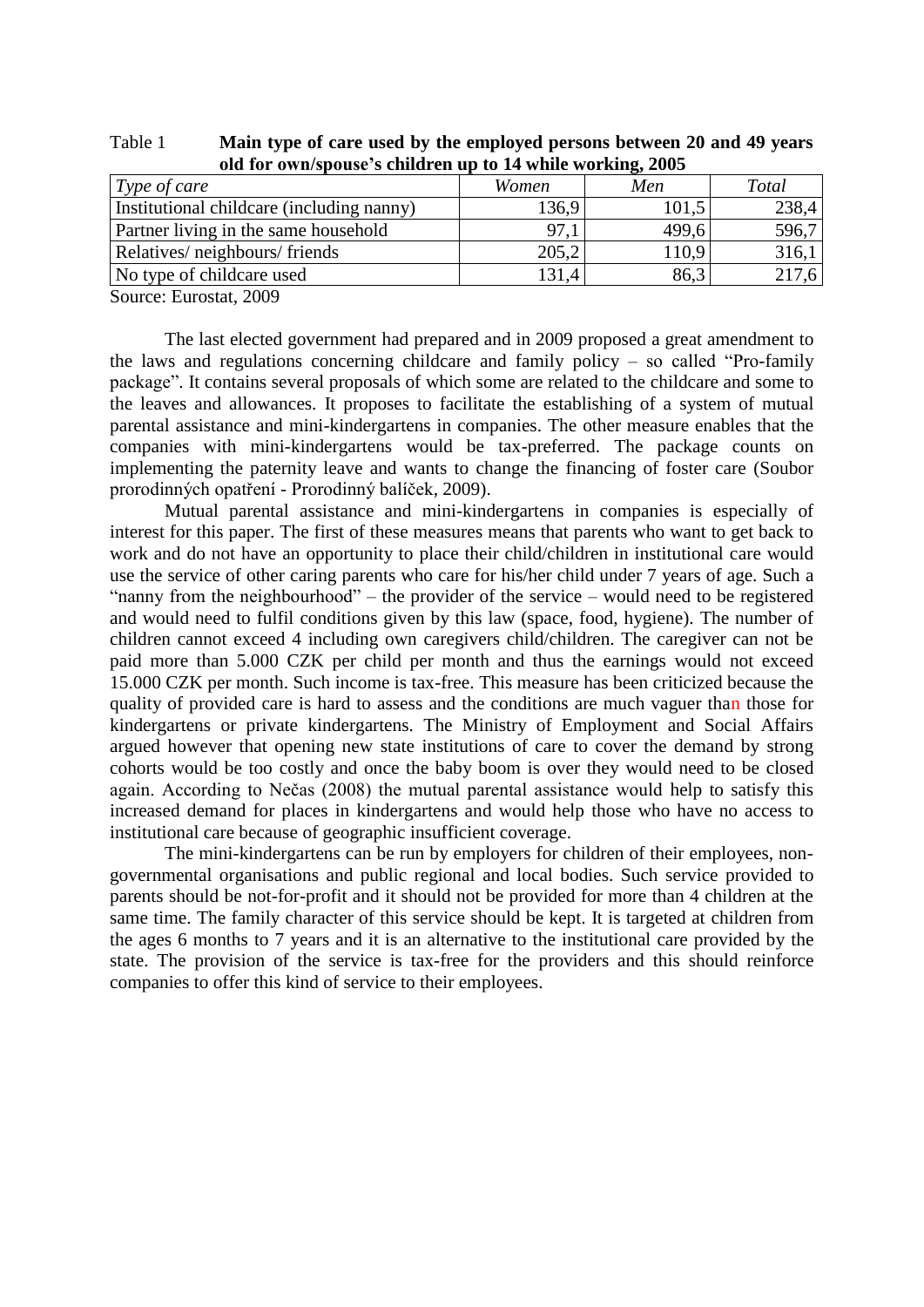#### Slovakia:

Maternity leave: Similarly as in the Czech Republic the maternity leave used to be provided for period of 28 weeks for mothers and 37 weeks for lone mothers or mothers of twins. Compensation was at the value of 90% of the previous income, which was reduced to 55% in 2003. In 2010 the length of maternity leave was increased to 34 weeks. Lone mothers are eligible for 37 weeks and for mothers of twins it lasts for 43 weeks. From 2011 a gradual increase in the compensation of maternity leaves is observable. In 2011 it meant 60%, in 2012 65% of previous wage. Access of maternity allowance requires 270 days of insurance in the last 2 years before the birth.

Parental leave – parental allowance: parents (both mothers and fathers) are eligible for parental leave until the child's  $3<sup>rd</sup>$  birthday or until the  $6<sup>th</sup>$  birthday of a disabled child. Labour market activities of the recipient parent used to be limited in hours and in amount of salary. Recently the legislation allows parents to get employed, however the child cannot attend public childcare facilities. In 2011 the parental leave system has been amended. According to the new system parental leave can be interrupted. Upon an agreement with the employer the parents are allowed to utilize the 3 year long parental leave until the age of 5 years of the child. In case of disabled child it is utilizable until the age of 8 years. The amount of parental allowance has changed several times. Recently it means 199,60 EUR per month, which is increased by 25% in case of multiple delivery.

Childcare allowance: Childcare allowance was introduced in 2008 for families, in which children under 3 attend childcare facilities and the caregiver parent works or studies. The allowance is intended to cover the expenses of childcare services. Therefore its amount depends on the type of childcare received. In case care is ensured by a facility, legal or physical person (entrepreneur) the amount reaches 230 EUR per month recently. In case care is performed by a physical person the compensation is 41,10 EUR per month.

Childcare services: The issue of childcare services under 3 years is a highly neglected. Although during the socialism early childhood care was a common service, after the fall of the regime it almost ceased to exist. It used to belong under the competence of the Ministry of Health. Nowadays there is no legislation, no standards in force concerning daycare services under 3 and there is no central authority responsible for it (Bodnárová). Establishment and maintenance of childcare services lies wholly in the competence of municipalities. There are no central statistics, and only unofficial, probably incomplete register is available. According to the Transmonee data in 2009/2010 only 2.8% of children under 3 used some kind of childcare facility. Most of the facilities function as nurseries – public or private. In contrast to nurseries kindergartens –falling under the field of education – enjoy higher political support. Kindergartens are open for children from the age of 3 to 6. However exceptionally children at the age of 2 can be admitted as well. From the age of 5 attendance is compulsory for all. Altogether 71,7% of the children at the specified age use these services. So called child centres or family centres registered as non-profit organisations function as a place, where mothers and their children gather and organize common activities, workshops, etc.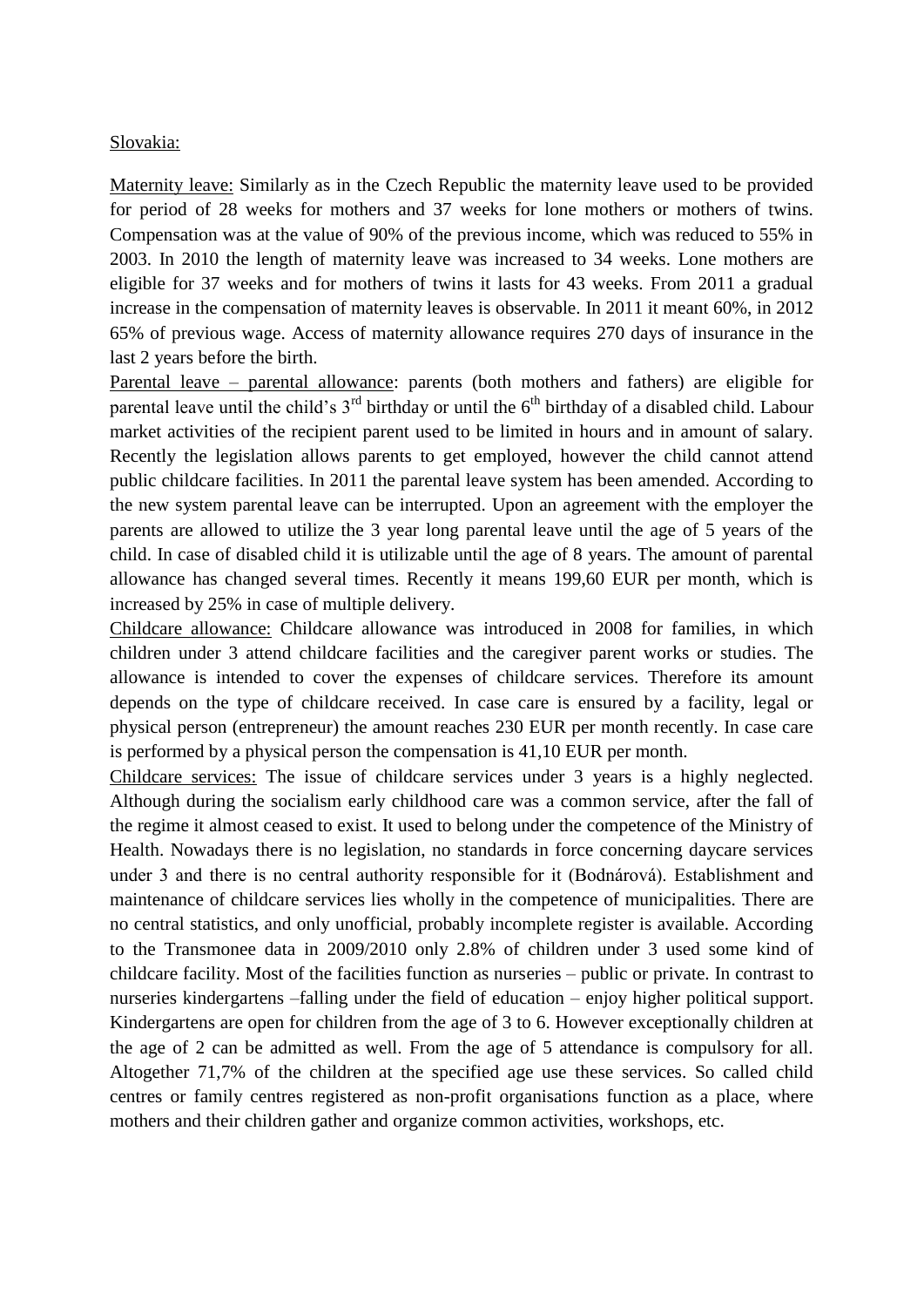## Hungary:

<u>.</u>

Maternity leave: The length of maternity development remained 24 weeks in Hungary. Maternity allowance corresponds to the 70% of the previous income. The length of the required insurance has been raised from 180 to 365 days in the last 2 year period before the birth.

Parental leave: The parental leave system consists of three types of allowances – an insurance-based, a flat-rate benefit and an additional allowance for parents of 3 and more children for a longer period of time. The system has been several times amended during the past two decades. Variations between insurance-based and flat-rate benefits as well as the length of the benefits were the main concerns of changes.

The length of insurance-based benefit (GYED) has been reduced from 3 to 2 years in 2009. Eligible are both mothers and fathers. The caregiver is not allowed to get employed while being on the benefit. Its amount is 70% of the previous income, however there is an upper limit determined at the 70% of the double of the minimum wage, i.e. recently 137 200 HUF (465 EUR).

Although the flat-rate benefit was also decreased to 2 years period in 2009, it has been quickly reversed and 3 years long benefit has been reintroduced by the Orbán Government in 2011. In case of disabled child it is 10 years. Similar tendencies are observable in regard the employment possibilities of the allowance recipient parent. Firstly parents got entitled to fulltime employment from the age of 1 of the child. Recently, if the child reached the age of 1 year, parents are entitled to work full-time only in case of telework or to engage is part-time job limited to 30 hours per week. The amount of the benefit varies from time to time. Recently it is 28 500 HUF (96 EUR).

The third type of parental allowance is the so called GYET, for which parents raising 3 or more children are eligible from the age of 3 to 8 of the youngest child. The amount of the GYET is the same as the GYES.

Childcare services: Although the network of childcare facilities was quite well-developed during socialism, the 1990s brought serious decline in the number of facilities and number of users. In year 2010/2011 12.6% of children under the age of three years attended such facilities. Besides nurseries so called family day-care centres<sup>3</sup> as well as unified kindergarten nurseries provide these services. Most of them are public, however for-profit and non-profit sector also got involved. Access to childcare services is very limited. The facilities lack capacities. As the children of employed parents are advantaged during the admission, it is rather a privilege of the better-off families.

<sup>&</sup>lt;sup>3</sup> The services is provided by one adult taking care of max. 5 children from the age of 20 months to 14 years usually at his/her home. By the presence of one more assistant 2 more children can be admitted. Family day-care service can be run by a non-profit organization or it can operate as an enterprise. According to the latest regulations the person caring of the children has to attend a course preparing her/him for the job. The number of children attending family day-care services is dynamically rising – in 2005 it was 706, while in 2008 their number was around 1400, in 2010 it reached 3920.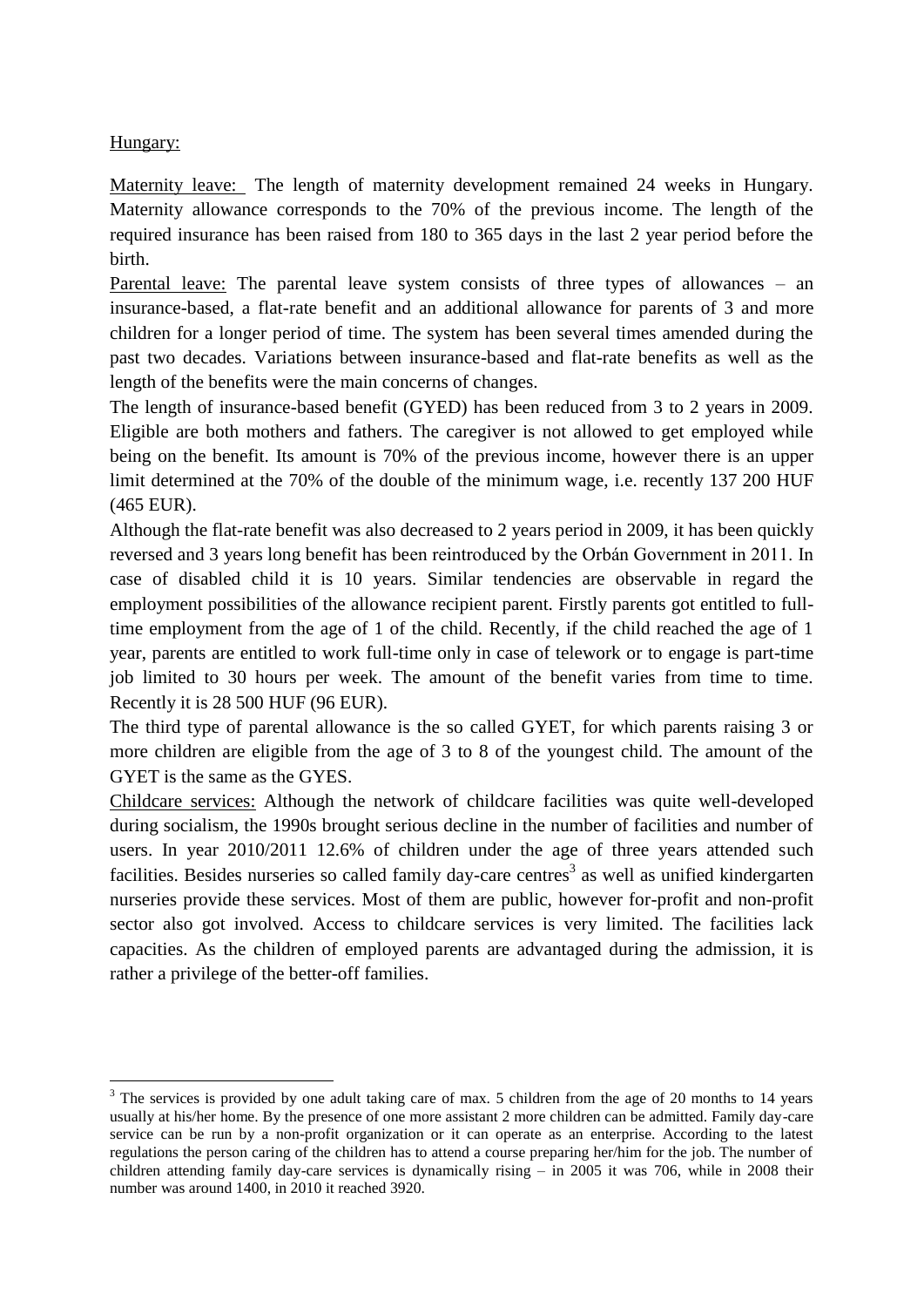# **What childcare policy measures do parliamentary parties propose in their electoral programmes for elections in 2010?**

This analysis will focus only on childcare policy measures, such as the above mentioned nurseries and kindergartens and other measures that concern care about children at pre-school age. For this analysis the proposals in electoral programmes of parliamentary parties will be taken into account.

First a theoretic framework will be introduced followed by clarification of method for analysis and analysis itself.

## **Theoretic framework**

For analysis of proposals by political parties we choose to centre our attention at:

- A) policy motives to implement certain types of care;
- B) a division of care that certain types of care contributes to.

There are various policy motives that may lead to the implementation of public childcare systems. Scheiwe and Willekens (2008) distinguish two groups of motives for public childcare – the idea that children at pre-school age need public education and the idea of facilitating work-care reconciliation (as shown in Table 2). The idea that small children need education might be based on various notions. One is *child-centred* assuming that for a good development a child needs to be in the company of other children and an adult (or adults) from outside family. The other concept is *state-* or *society-centred* and considers the public education for small children as a chance to equalize the opportunities among these children.

Table 2 **Simplified overview of the institutional dimensions affected by the different goal-setting of public childcare system**

| <b>Institutional Dimension</b>  | <b>Educational Model</b>                               | <b>Work-care Reconciliation Model</b>                       |
|---------------------------------|--------------------------------------------------------|-------------------------------------------------------------|
| Approach                        | Universal                                              | Targeted                                                    |
| Entitled person $(s)$           | Children                                               | Parent/child with special needs                             |
| Pedagogic concept               | Pedagogic objectives (education)                       | Mainly care                                                 |
| Size and organization of groups | Relatively large groups (similar to<br>school classes) | Smaller groups                                              |
| Fees                            | No school fees                                         | <b>B</b> oth<br>parental<br>and<br>(state)<br>contribution) |

Source: Scheiwe a Willekens (2008)

The table shows how educational and work-care reconciliation models differ and it definitely mirrors in the design of care. The educational model can be more associated with public nurseries and kindergartens whereas the work-care reconciliation model can be more connected to mini-nurseries, mini-kindergartens and private nannies.

When it comes to a division of care, we may identify actors that play roles in childcare provision. Traditionally, the key actors are mothers. This is connected to the strong male "breadwinner" tradition where men were breadwinners and women caregivers. The feminists have criticized the disadvantages connected to not fully commodified labour of female caregivers (Gornick, Meyers, 2003). Rubery, Smith and Fagan (1999) distinguish among various intensities of the male breadwinner model – strong, modified and weak. In the strong model men are the breadwinners and women and children are dependent on him. Social benefits and services are connected to the work of a man and support childcare in families. The weak male breadwinner model is typical for its individual approach in the benefit system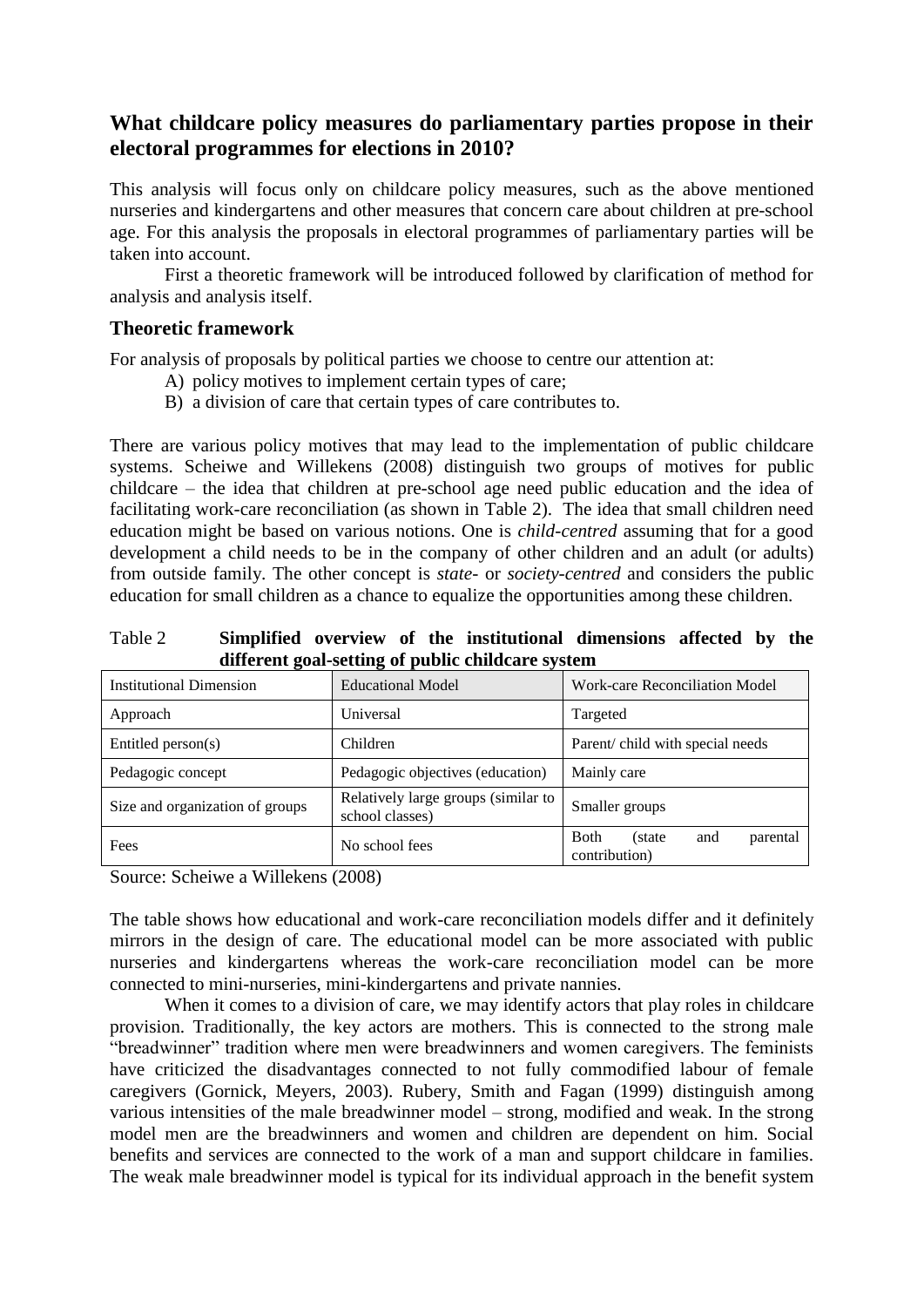and the state facilitates the part-time work. The modified model is a mixture of measures from both of the above mentioned models. Sainsbury (2001) proposes a division to two models – male breadwinner (in any intensity) and individual. This is embedded in the welfare system and in the individual model all citizens are treated the same and have a right to benefits depending on their own activity and situation. Korpi (2000) proposes a distinction among models of general family support, the dual-earner model and the market-oriented model. In the first one, mothers are the key caregivers, in the second one, both parents and the state share the childcare, and in the third one, both parents and the marketized carer divide the childcare. Although some European societies that are individualist may seem to provide good conditions for equal childcare division among parents, the measures supporting the care in families (of whatever length) are still used and taken up mostly by women. That is why a concept of "universal caregiver" based on the ideas of gender deconstruction emerged. It simply suggests that current life patterns and strategies of women in the field of work-care reconciliation should become a norm for everyone (Borchorst, Siim, 2002).

| Activity      | 1998 | 2000 | 1998         | 2000 | 1998  | 2000 |
|---------------|------|------|--------------|------|-------|------|
|               | Man  |      | Both equally |      | Woman |      |
| Cooking       |      |      | 10           | ΙU   | 86    |      |
| Shopping      |      |      | 38           | 27   | 4 J   | 68   |
| Housework     |      |      | 21           | 25   | 78    | 74   |
| Childcare     |      |      | 27           | 28   | 45    | 50   |
| Earning money | 48   |      | 46           | 45   |       |      |

| Table 3 | Division of work in the Czech households according to sex $(\% )$ |  |
|---------|-------------------------------------------------------------------|--|
|---------|-------------------------------------------------------------------|--|

Source: Kalnická (2000)

Such suggestion is however far from being feasible in the Czech context. As shown in Table 3 women bear most of the housework and childcare obligations and work in a paid job at the same time.

The care providers thus might be mother, father, state institutions, and organisations and individuals on the market or not-for-profit sector or a combination of all these providers. Crompton mentions (1999) these key actors in childcare when developing a scheme of the way from traditional to the "ideal"<sup>4</sup> division of care.

#### Scheme 1 **Division of care between parents, state and market**



Source: Rosemary Crompton (1999)

<u>.</u>

<sup>4</sup> Dual earner – dual carer may seem to be an ideal model of division of care and unpaid labour for feminist scholars, however it does not have to be ideal division for the Czech families.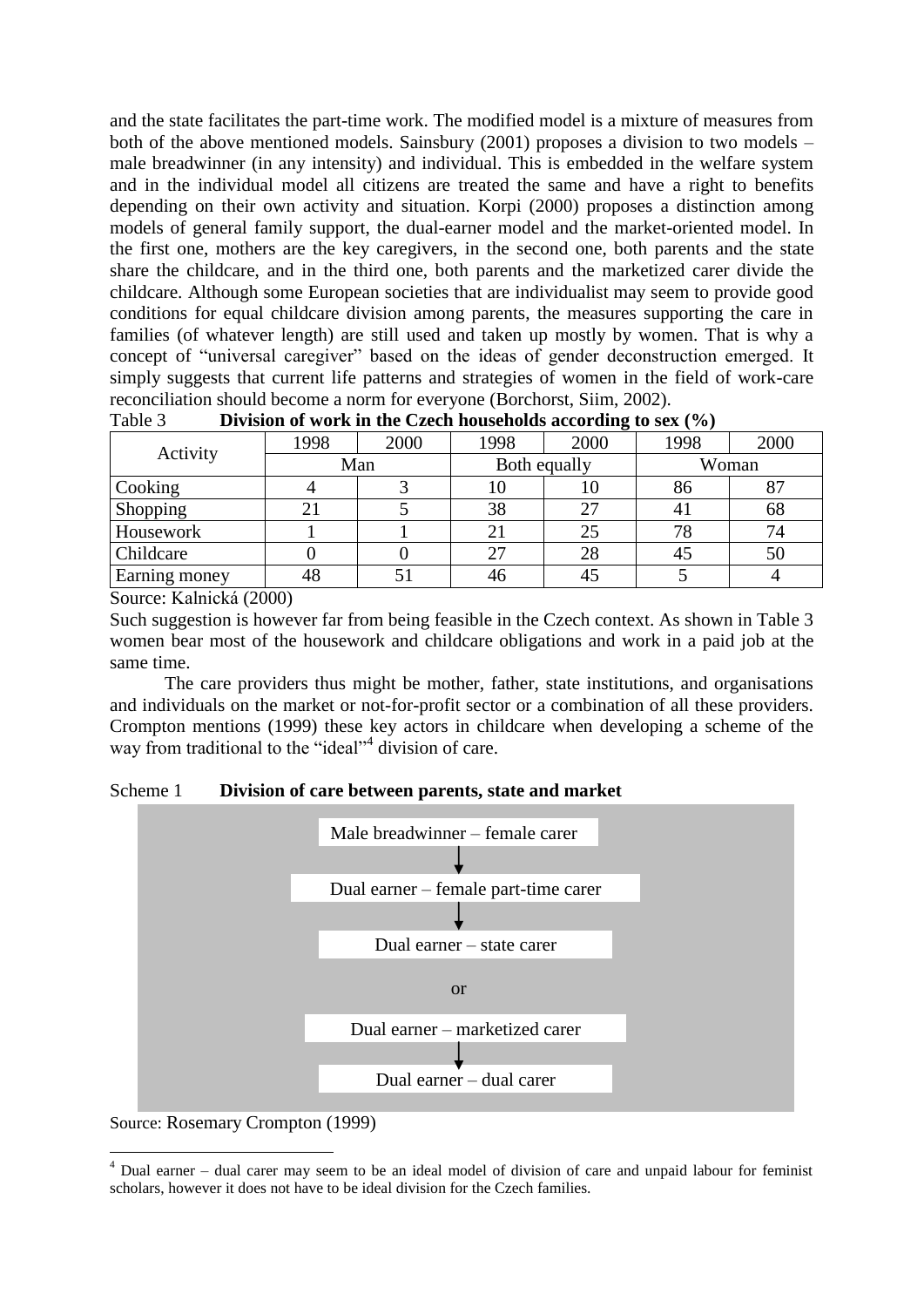We will use this description of process simply as a composition of models of the care division. It proposes a quite complex overview of models, however for our analysis we will disregard the process of change from one model to another.

Thus our analysis will show if the proposed measures are based on educational or work-care reconciliation models. At the same time the proposed measure will be assessed for the viewpoint of care division among the key childcare providers.

## **Method**

This analysis will focus on the policy motives for the implementation of childcare measures. It will apply the two-model approach defined by Scheiwe and Willekens (2008) and the attention will be paid to ideology behind any proposed measure. Thus all proposals will from this point of view be divided into educational centred and work-care reconciliation centred.

The analysis also shows divisions of care among defined key actors in childcare that would be supported by various proposed measures. For such analysis the composition of models developed by Crompton (1999) will be used.

The method used in this paper is analysis of documents. This analysis is carried out using the electoral programmes of parliamentary parties for the elections in 2010. The clear proposals as well as clear refusals of any childcare measure are taken into account and analysed. However, this paper is not using a critical discourse approach. It does not match ideological objectives and aims with the language and expressions used in the text. Currently, in the Czech Republic it concerns 6 political parties of which 5 won their mandate in the last parliamentary elections and 1 was created meanwhile and is composed of members of the Chamber of Deputies. Namely, the programmes of ODS (Neo-liberals), ČSSD (Social Democrats), KSČM (Communists), KDU-ČSL (Christians Democrats), SZ (Green Party) and TOP09 (Conservatives) are taken into account. In Slovakia 7 political parties are included – SDKÚ, KDH, Smer, SNS, MKP-SMK, Most-Híd, SaS. In Hungary the Fidesz-KDNP coalition, the MSZP, LMP and Jobbik political parties are analysed.

For the analysis a two-dimensional framework based on the above mentioned approaches was created and the childcare measures were distributed in the framework according to the characteristics of the used categories (see Table 4). The measures placed in Table 4 comprise of:

- *childcare measures* private/public nurseries, kindergartens, mini-nurseries, minikindergartens, private caregivers ("nannies"), mutual parental assistance, public family care, part-time attendance in nursery or kindergarten, mother and family centres;
- *leaves* that have a clear impact on the division of care long-term leaves, paternity leave;
- *advantages and special conditions* that have a clear impact on the division of care support for part-time jobs for caring mothers, support for part-job for caring parents, tax deductions of costs on private caregiver, allowance for childcare outside home.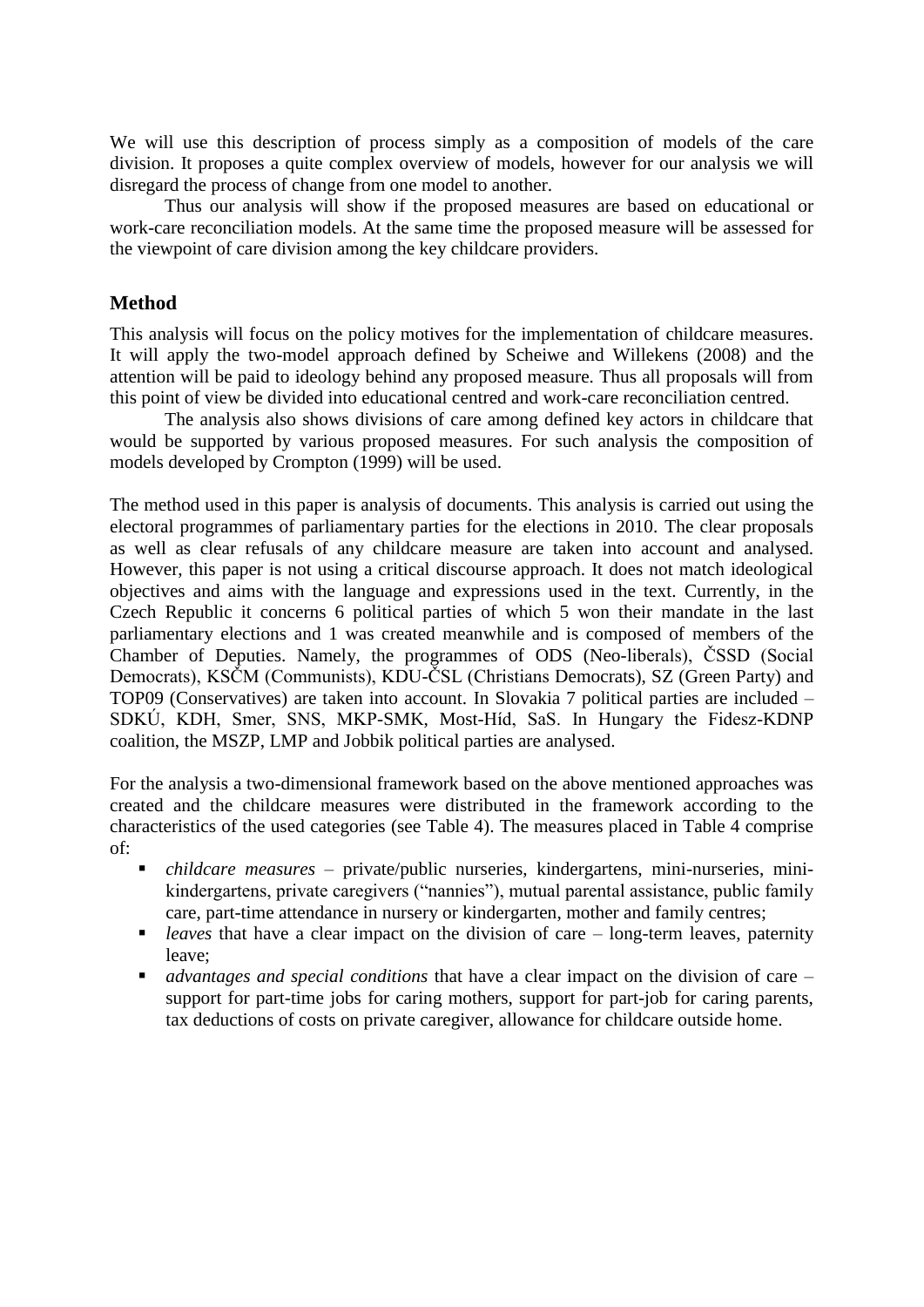|                                      | Male<br>breadwinner -<br>female carer | Dual earner<br>female<br>part-time carer                                                                                                                                            | Dual<br>earner<br>marketized carer                                                                                                                                                                                                                                    | Dual earner $-$ state<br>carer                   | Dual earner -<br>dual carer                                                                  |
|--------------------------------------|---------------------------------------|-------------------------------------------------------------------------------------------------------------------------------------------------------------------------------------|-----------------------------------------------------------------------------------------------------------------------------------------------------------------------------------------------------------------------------------------------------------------------|--------------------------------------------------|----------------------------------------------------------------------------------------------|
| Educational<br>Model                 |                                       | part-time jobs for<br>caring mothers<br>part-time<br>attendance<br>in<br>nursery<br><sub>or</sub><br>kindergarten<br>mother<br>and<br>family centres                                | private nurseries<br>private<br>kindergartens<br>mother and family<br>centres (providing<br>childcare)                                                                                                                                                                | nurseries<br>kindergartens<br>public family care |                                                                                              |
| Work-care<br>Reconciliation<br>Model | long-term<br>leaves                   | part-time jobs for<br>caring mothers<br>private<br>caregivers<br>("nannies")<br>tax deductions of<br>costs on private<br>caregiver<br>allowance<br>for<br>childcare outside<br>home | parental<br>mutual<br>assistance<br>private<br>mininurseries<br>private<br>minikindergartens<br>private caregivers<br>("nannies")<br>tax deductions of<br>costs on private<br>caregiver<br>allowance<br>for<br>working<br>parents<br>childcare<br>for<br>outside home | Mini-nurseries<br>Mini-kindergartens             | paternal leave<br>part-time jobs<br>for<br>caring<br>parents<br>for<br>quota<br>sharing care |

| Table 4 |  | Distribution of childcare measures using the two-dimensional model |
|---------|--|--------------------------------------------------------------------|
|---------|--|--------------------------------------------------------------------|

Source: own distribution

The analysis itself is done by rating the programmes giving them  $+$  or  $-$  for every measure proposal or refusal mentioned in the programme. Only the above defined measures are rated in the analysis and it fully disregards other measures connected to family policy, such as allowances and benefits not connected to full day care.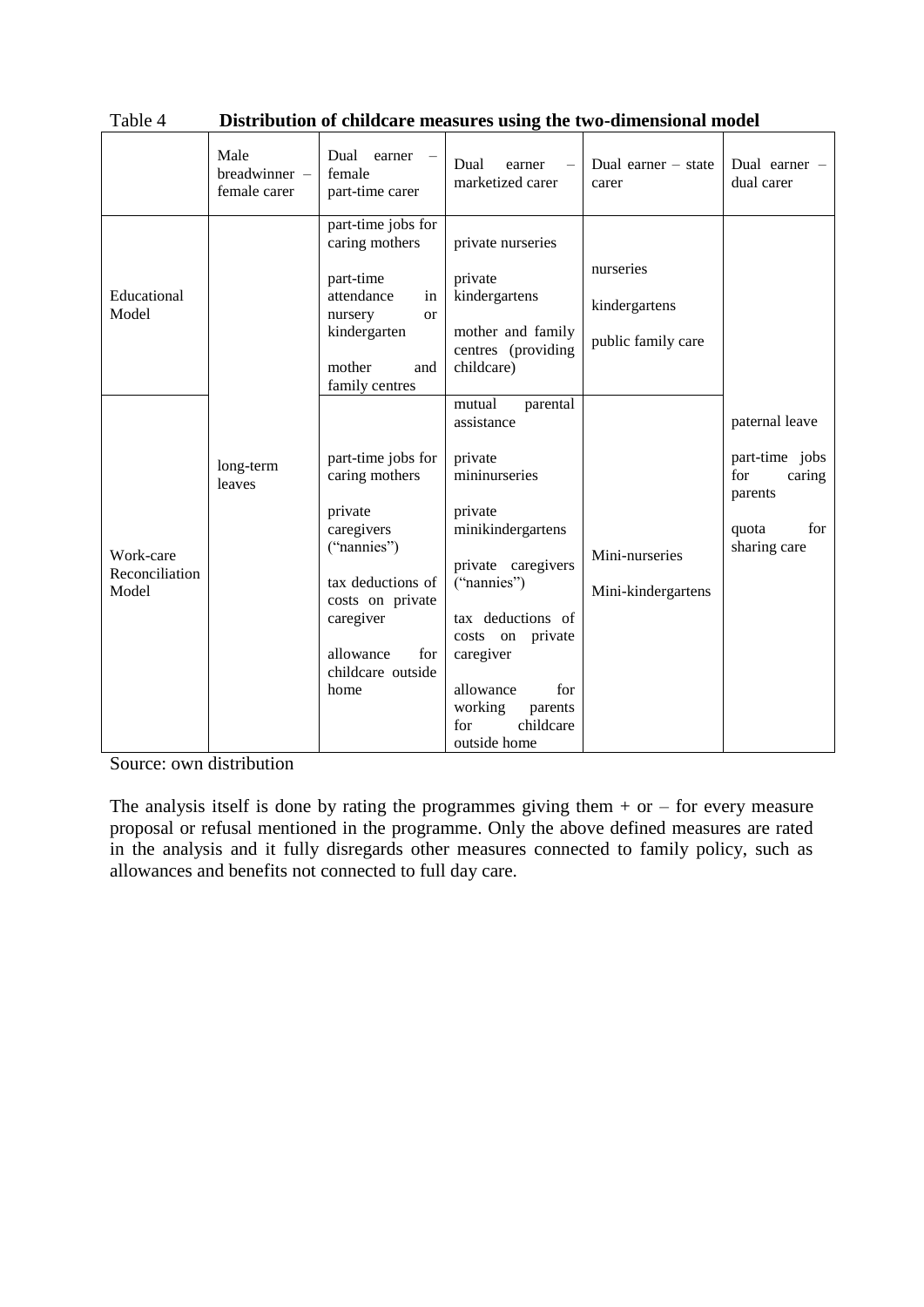## **Analysis**

#### **The Czech Republic**

The political programmes use different discourses to speak about family policy, gender and childcare. The gender-equality discourse as an outcome of European Union efforts (e. g. A Roadmap towards equality) is used quite frequently in the programmes of the Neo-liberals, the Green Party and the Social Democrats. The programme of Christian democrats is familycentred and the communist programme likewise.

The starting point of the Czech Republic is not neutral. As described earlier it is mainly kindergartens that provide institutional day care for children although not in sufficient extent. They were established based on ideas coherent with the educational model. Thus those parties that speak only about maintenance of the current system are somehow supporting measures within the educational model. However, most of the analysed electoral programmes in their proposals go beyond the simple maintenance of these institutions.

In regard to the policy motives for implementing childcare measures the programmes differ quite extensively in the number and variety of proposed measures. As shown in Table 5 Conservatives mention only one measure connected to the childcare whereas the Green Party comes up with a wide range of measures. The Conservative Party proposes only tax deductions on provable expenses on private childcare and housework<sup>5</sup> (TOP 09, 2009). The Neo-liberals propose many various measures but at the same time claim that the existing kindergartens should remain maintained and should still serve as a main pillar of pre-school education. Among the work-care reconciliation measures there is the mutual parental assistance, mini-kindergartens and allowances for working parents for childcare outside home<sup>6</sup> (ODS, 2009). The Christian Democrats are in line with the Neo-liberals concerning the mutual parental assistance and private mini-kindergartens. These two measures were proposed in the pro-family package elaborated by the coalition composed of the Neo-liberals, the Christian democrats and the Green Party. They also proposed to establish mother and family centres. These three parties are rather focussed on the work-care reconciliation but keeping the existing kindergartens based on the educational motives (KDU-ČSL, 2009).

| <b>Political Party</b>     | <b>Educational Model</b> | Work-care Reconciliation Model |  |  |  |
|----------------------------|--------------------------|--------------------------------|--|--|--|
| Conservative               |                          |                                |  |  |  |
| Neo-liberals               |                          | $++$ $+$                       |  |  |  |
| <b>Christian Democrats</b> |                          | $++$                           |  |  |  |
| <b>Green Party</b>         | $+ + + +$                | $++$                           |  |  |  |
| <b>Social Democrats</b>    | $++$                     |                                |  |  |  |
| <b>Communists</b>          | $++$                     |                                |  |  |  |

Table 5 **Rating of electoral programmes regarding the policy motives in the childcare**

Source: own rating

<u>.</u>

 $<sup>5</sup>$  The ceiling for acceptable provable costs is proposed at a level of minimum wage. This measure should be</sup> effective until 10 years of age of the child.

<sup>&</sup>lt;sup>6</sup> This measure is targeted at the working parents that do not take up parental leave and have no access to public childcare (e. g. feeble geographical coverage). The condition to have rights to this allowance is 40% co-financing by parents. The ceiling is at a level of 2.000 CZK per month and the allowance can be given only until the child is 6 years old.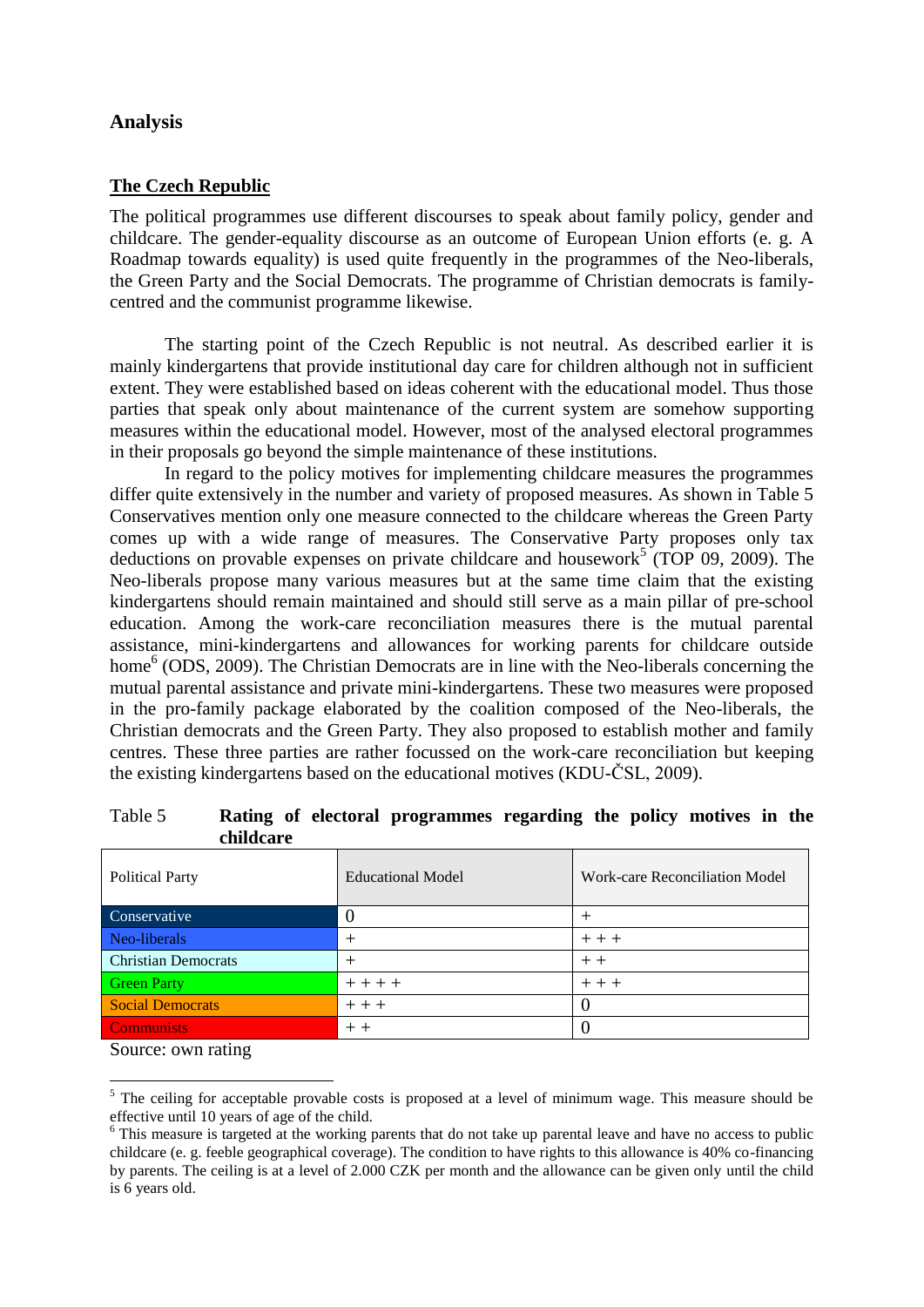The Green Party is quite outstanding among all because of the wideness of the range of measures. They want to reinforce work-care reconciliation and at the same time they want to extend the public care based on the notion of flexibility that is central in their programme (SZ, 2009). Apart from the support to already established nurseries and kindergartens they want to create more mother and family centres and private kindergartens. Also mini-nurseries and mini-kindergartens should be created and conditions for private caregivers ("nannies") should be simplified. Otherwise all the services should be flexible and part-time attendance in nurseries and kindergartens is to be facilitated. The Social Democrats offer the support to the nurseries and kindergartens as well as strengthening the system of leisure activities for children in public organisations (such as schools) (ČSSD, 2010). Although they mention that companies should be more family-friendly, the programme does not contain any policies that could lead to promoting a family-friendly approach. Communists do not propose any new measures but want to support the existing ones (KSČM, 2009). The system of nurseries and kindergartens should be strengthened. Quite surprisingly next to the investments into the public care they propose the parental allowance of 3-year duration at a level of 14.000 CZK per month which may lead to the outflow of children from public day care.

The parties from the right wing of the political spectrum propose policies that are rather based on the work-care reconciliation model. Their arguments to support thus measures are basically the following: (1) facilitating work-care reconciliation; (2) the creation of additional workplaces; and  $(3)$  savings in public expenditures<sup>7</sup>. The leftist parties want to extend the capacities of the existing services (nurseries and kindergartens) and other key concepts in their programmes that concerned families are connected rather to allowances and benefits. The Green Party supports various measures to facilitate work-care reconciliation but also to provide pre-school education. Their measures are from both defined models (educational and work-care reconciliation).

Various proposals by political parties contribute to different divisions of childcare among the key actors. The right-wing parties prefer such measures that would be provided by the market and would not be public (see Table 6). The role of "marketized carer" increases and enables the traditional female caregivers – mothers – to return to the labour market. Among rightists the Neo-liberals also propose one week of paid paternity leave claiming that fathers should also have the right to stay home and care for their children. This may contribute to the "dual earner – dual carer" division of labour. The Christians in this sense propose parttime jobs for caring parents. Such measures may strengthen the "dual earner – female parttime carer" model but may also lead to the "dual earner – dual carer" model division of childcare.

| <b>Political Party</b>     | Male<br>$breadwinner -$<br>female carer | Dual earner $-$<br>female<br>part-time carer | Dual earner $-$<br>marketized<br>carer | Dual earner $-$<br>state carer | Dual earner $-$<br>dual carer |
|----------------------------|-----------------------------------------|----------------------------------------------|----------------------------------------|--------------------------------|-------------------------------|
| Conservative               |                                         |                                              |                                        |                                |                               |
| Neo-liberals               |                                         |                                              | $++$                                   |                                |                               |
| <b>Christian Democrats</b> |                                         |                                              | $++$                                   |                                |                               |
| <b>Green Party</b>         |                                         |                                              | $++$                                   | $++$                           | $++$ $+$                      |
| <b>Social Democrats</b>    |                                         |                                              |                                        | $++$                           |                               |
| Communists                 |                                         |                                              |                                        |                                |                               |

Table 6 **Rating of electoral programmes regarding the division of childcare**

Source: own rating

1

<sup>&</sup>lt;sup>7</sup> The demand for day childcare is recently quite strong because of "baby-boom". State may save financial means on not opening new public day care institutions that later, once the "baby-boom" is over, would need to be closed for the reason of insufficient demand. However, the demand would not necessarily need to decrease if in the meantime there was a shift in the public opinion about childcare.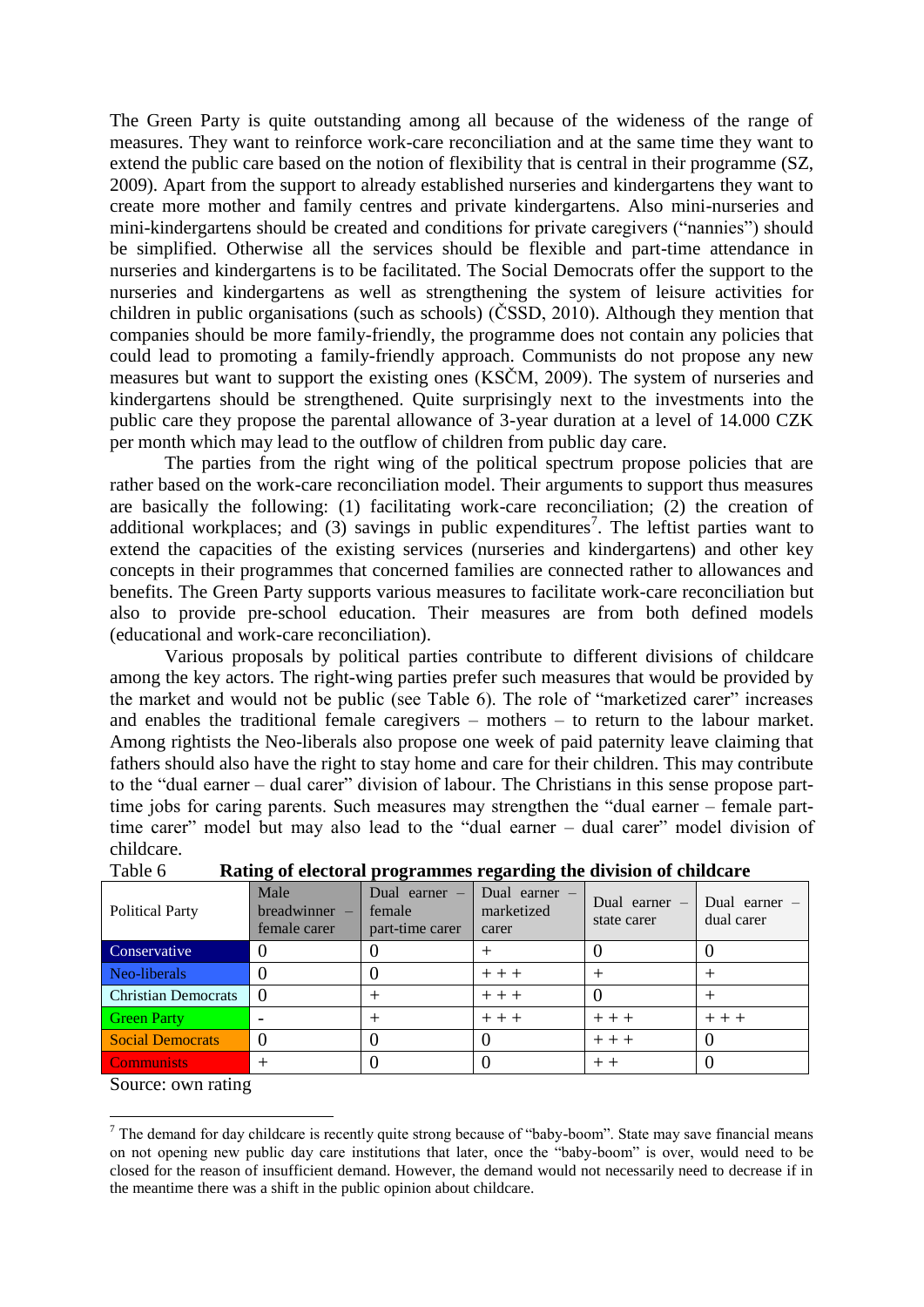The Green Party is the only one that clearly refuses the "male breadwinner – female carer" model and supports such measures that engage market, state and father much more in the childcare than it is now. To promote the "dual earner – dual carer" model they would provide paid paternity leave, part-time jobs for caring parents and quota for sharing care<sup>8</sup>. The role of the state in childcare should be according to the Green Party strengthened by supporting the existing public childcare facilities. Also private childcare providers should be supported to reinforce the role of the market in childcare. The Social Democrats and Communists basically want to strengthen public childcare.

From Table 6 it is clear that almost no parties prefer the traditional "male breadwinner – female carer" model. This shows a small shift in public thinking about care giving. The wave of refamilialisation that was very strong in the nineties might probably be over if at least some of these proposed measures are implemented. On the other hand, the political parties, apart from the Green Party, do not strongly articulate a support to the "dual earner – dual carer" model. Most of the childcare should thus be done either by private organisations and private caregivers or in public institutions.

The changes in the childcare policy however depend on the results of the elections and possible created coalitions. Table 7 shows where the political parties can be placed within the "policy motives – division of childcare" framework and what they may have in common. The Green Party has a wide range of measures and may thus find common fields with either Social Democrats or Neo-liberals and Christian Democrats.

|                                      | Male<br>breadwinner -<br>female carer | Dual earner -<br>female<br>part-time carer | Dual earner -<br>marketized<br>carer | Dual earner -<br>state carer | Dual earner -<br>dual carer |
|--------------------------------------|---------------------------------------|--------------------------------------------|--------------------------------------|------------------------------|-----------------------------|
| Educational<br>Model                 |                                       |                                            |                                      | <b>KSČM</b><br>ČSSD          |                             |
| Work-care<br>Reconciliation<br>Model | <b>KSČM</b>                           |                                            | <b>ODS</b><br>KDU-ČSL<br><b>TOP</b>  | SZ                           |                             |

| Table 7 | Location of political parties within the "policy motives - division of |  |  |  |  |  |
|---------|------------------------------------------------------------------------|--|--|--|--|--|
|         | childcare" framework                                                   |  |  |  |  |  |

Source: own placement

<sup>&</sup>lt;u>.</u>  $8$  If both of the parents exchange the role of caregivers for a significant period of time, they should be financially advantaged.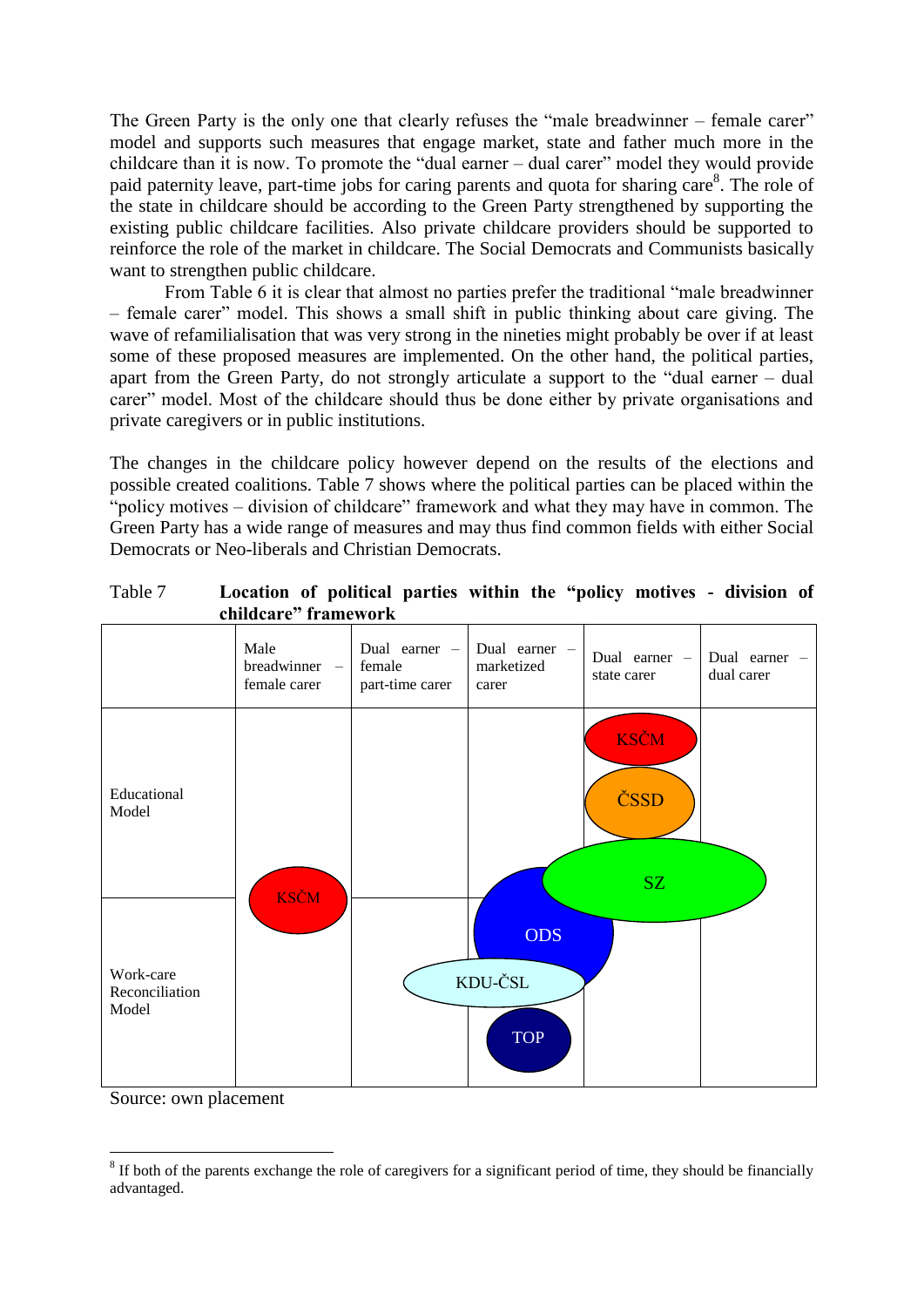The Neo-liberals also have great potential to find common ground with other parties because they have many various measures in their programme. In general, right-wing parties rather prefer to support private providers to get the market involved in childcare and left-wing parties prefer to keep the state involved extensively in childcare. Also the motives differ – leftists base their proposals on the notion of education whereas rightists might rather stress the work-care reconciliation. This is not fully the case for the Neo-liberals who claim that public care as pre-school education must stay a key player in the childcare provision.

#### **Slovakia**

#### Starting points:

In Slovakia the discourse on childcare services is highly neglected. Institutional childcare under three years is not widely accepted in the society. It is often problematic to identify whether reference to childcare services includes nursery services at all or only kindergartens.

#### **SDKÚ (center-right-wing party)**

In order to improve the prospects of families, especially young families, SDKÚ proposes to increase length of maternal leave to one year and increase the amount of compensation to the 100% of the previous income with an upper threshold 1.5 fold of minimum wage. To ensure the presence of fathers the party is willing to introduce a week-long leave within 2 months after the birth of the child. The electoral programme intends to make the current parental leave much more flexible. On the one hand, this would mean that the 3 year long parental can be utilized until the child's  $5<sup>th</sup>$  birthday. In addition to this they offer to distinguish several phases during the parental leave. The first, post-birth period requires mothers' involvement, however in the later phases both fathers and mothers could get involved and take parental leave interchangeably in accordance with the needs of the family. Furthermore the party promises to support and improve childcare services making them more flexible and more responsive to parents' needs and requirements. The party is ready to diminish the barriers preventing establishment and functioning of these institutions and facilitate the engagement of private and non-profit sector. In addition to this SDKÚ intends to shift attention to educational functions of these facilities instead of purely care services. The paragraph refers to services for parents and children – nurseries are not particularly specified as such. The party approaches work-life reconciliation encouraging employers and companies to introduce profamily measures – flexible work-time arrangement, atypical employment, launch of the measure of bank of hours enabling to accumulate the worked hours and later, in case of need utilize them.

#### Policy motive for childcare:

The programme devotes smaller attention to the childcare facilities and access to them, but SDKÚ intends to shift childcare services from mainly care to educational functions, which clearly refers to the educational model.

#### Division of care:

The SDKU is more than determined to influence the state of family policy to a dual earner – dual carer model. On the one hand it highlight several measures for effective family-work reconciliation – flexible timing of parental leaves, sharing of parental tasks, tips for work-time managements. On the other hand they advocate fathers' involvement as caretakers. These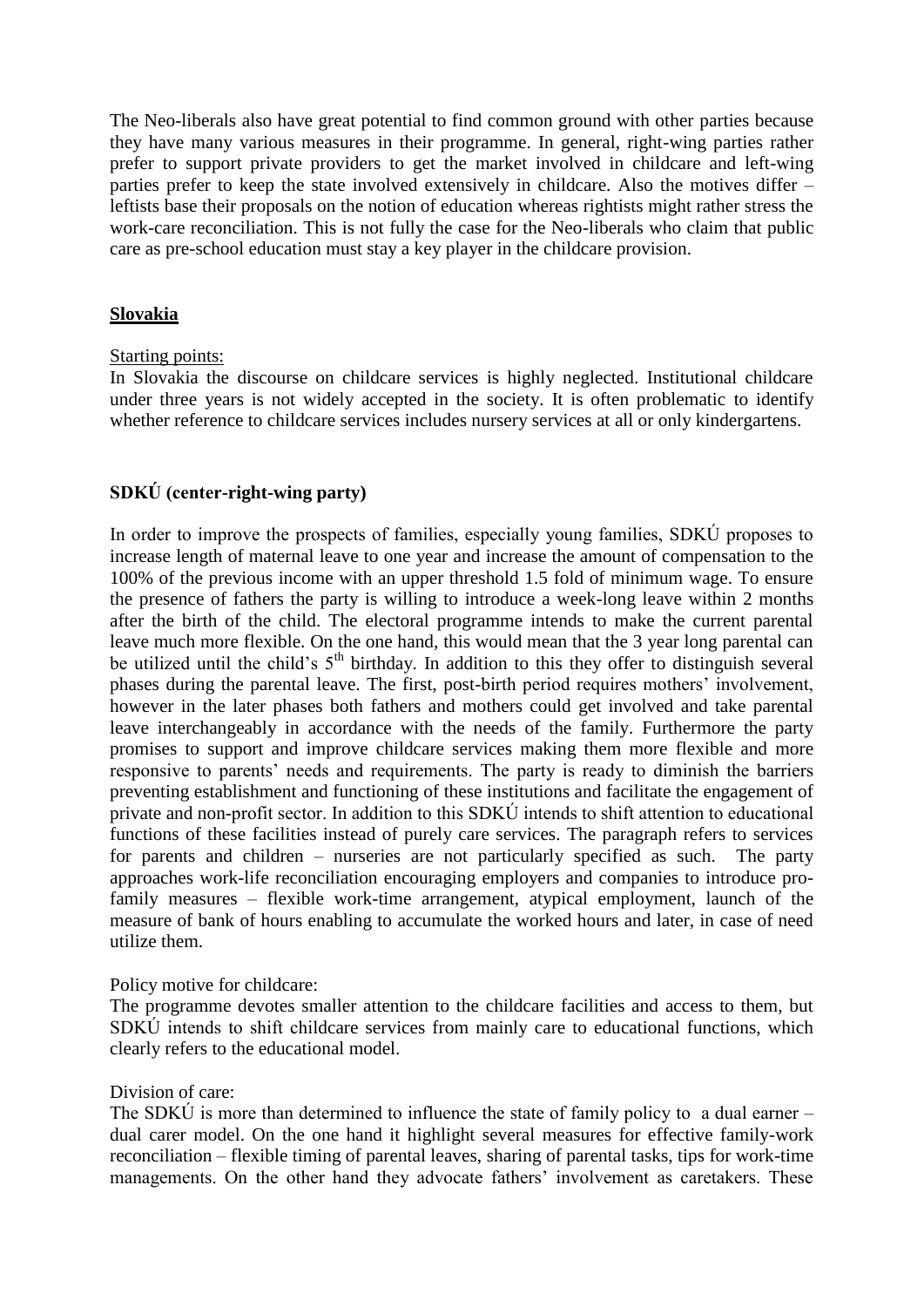measures qualify the mixture of dual earner –marketized care, dual earner –state carer, but especial dual earner – dual carer. The programme is very attractive except the fact, it lacks clear support for childcare facilities, which is one of the biggest barriers to implement the models initiated in the programme.

#### **KDH (Christian-democratic party)**

The Christian-democratic party aims to limit discrimination of fathers in regard parental leaves. It proposes the introduction of a week-long leave after the birth of the child. The Christian democrats also envisage ensuring childcare services including kindergartens and child/family centres, playgrounds and centres of free time activities. No reference to nurseries implies the lack of support of the party for institutionalized care of children under the age of 3. The party supports gender equality. In order to reduce gender pay gap and differences in economic activities of men and women, they highlight the need to acknowledge that family care work is not exclusively the job of women. They intend to support family-work reconciliation by extending access to services aimed for parents and children.

Policy motive for childcare:

No clear position in regard childcare services, especially under three years.

Division of care:

Clear shift to dual earner – dual carer model what is surprising from a Christian-democratic party. On the basis of the electoral programme it is difficult to assess whether they promote state carer of marketized carer models.

#### **SMER SD (Social democratic party)**

The party acknowledging the recent challenges facing families and the low fertility rates in Slovakia, it approaches the issue from the aspect of legislation. SMER proposes to amend the law on the families putting emphasis on the balance between the economic and social functions of families as well as clarifying the competences of the state and non-state actors in this sphere. Furthermore they intend to prepare and adopt a new strategy of family policies in the timespan of 10 years until 2020, in which the direction, methods, approaches and techniques would be elaborated on highlighting the social functions of the families and their role in raising quality of life. In order to increase fertility, the party intends to change financial support mechanism for families, however there is no further description of future measures. In line with these initiatives the party endeavours to advocate gender equality and promotes its institutionalisation and close monitor its implementation.

Based on the electoral programme the party can be hardly situated in the theoretical design of the study…

#### **SNS (far-right party)**

The SNS is the only party proposing the lacking legislation on funding and maintenance of nurseries in order to enable parents' employment. The party promises equal opportunities and standards for all service providers, thus encouraging the establishment of both public and private facilities. The party intends to amend Labour Code to make flexible work-time arrangement and atypical forms of employment accessible for lone mothers and ensure autonomy for all mothers to choose in what form they want to work.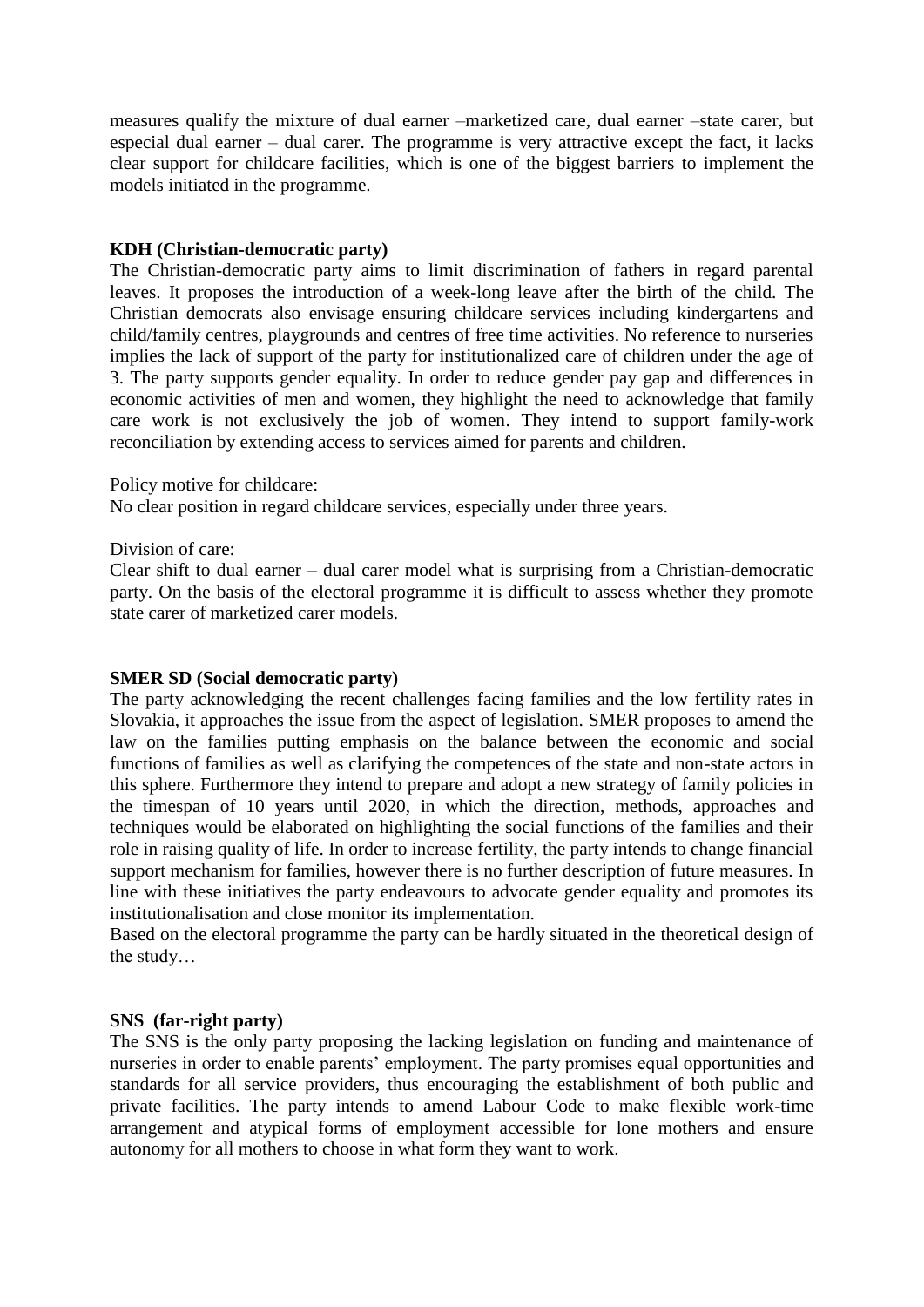Policy motive for childcare:

Proposing a more universal and state-centred approach the electoral programme of the SNS can be classified rather to the educational model.

Division of care:

According to the programme the party also shifts to the dual carer model promoting both private sector and state involvement in establishment and maintenance of childcare facilities (nurseries). The party also supports dual earner – female part-time carer model.

#### **SMK (Party of Hungarian Coalition) – out of Parliament**

The party adhering to the value of social solidarity refuses policies generating conflict between people belonging to various social strata and ethnic groups. The party supports the establishment of infant centres and proposes to incorporate family friendly taxation to the family policy measures. It aims to diminish the financial discrimination faced by part-time worker – care taker parents and facilitates flexible employment policy.

#### Policy motive for childcare:

Nothing relevant in relation to children under three. Emphasis is put on pre-school education in kindergartens.

#### Division of care:

No clear tendencies. Proposal regarding employment policies imply a dual earner – part-time female care-taker model.

New parties: **Most-Híd** (Center right-wing party, regional party), **SaS** (liberal party) The electoral programmes lack policy visions in respect the researched measures within the field of family policy.

## Table 8 **Rating of electoral programmes regarding the policy motives in the childcare**

| <b>Political Party</b>             | <b>Educational Model</b> | <b>Work-care Reconciliation Model</b> |
|------------------------------------|--------------------------|---------------------------------------|
| Far-right wing Party               | $++$                     | 0                                     |
| Centre-right wing Party            | $++$                     | 0                                     |
| <b>Centre-right Regional Party</b> | 0                        | 0                                     |
| Liberals*                          |                          | 0                                     |
| <b>Christian Democrats</b>         | $\ddot{}$                | $\Omega$                              |
| Leftist Party                      | 0                        | 0                                     |

\* Information based on electoral programme for 2012 elections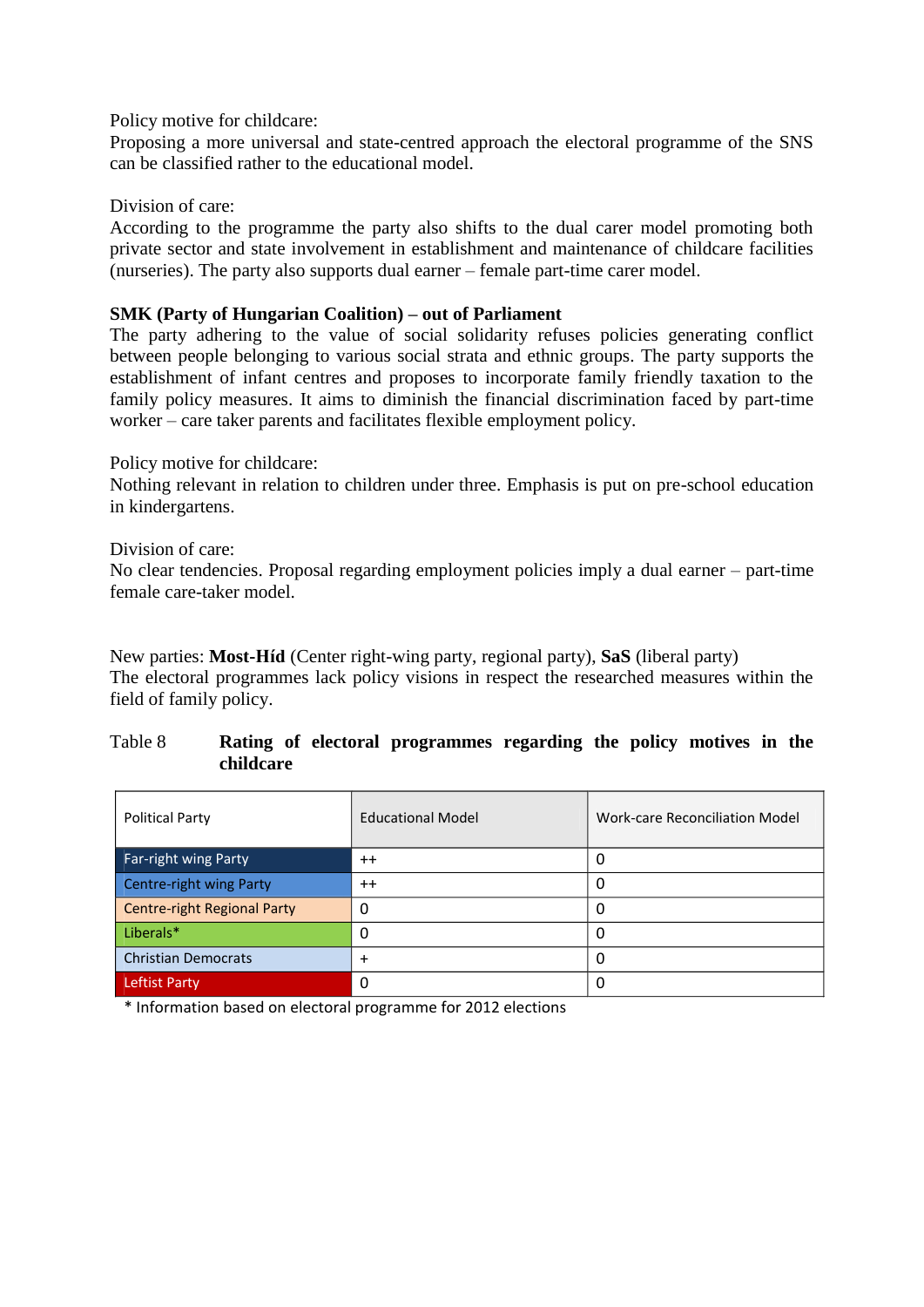| <b>Political Party</b>                | Male<br>$breadwinner -$<br>female carer | Dual earner -<br>female<br>part-time<br>carer | Dual earner -<br>marketized<br>carer | Dual earner $-$<br>state carer | Dual earner -<br>dual carer |
|---------------------------------------|-----------------------------------------|-----------------------------------------------|--------------------------------------|--------------------------------|-----------------------------|
| <b>Far-right wing Party</b>           | $\Omega$                                | $+$                                           | $\ddot{}$                            | $\ddot{}$                      | $\ddot{}$                   |
| Centre-right wing<br>Party            | 0                                       | $++$                                          | $\ddot{}$                            | $\ddot{}$                      | $+ + +$                     |
| Centre-right<br><b>Regional Party</b> | 0                                       | 0                                             | 0                                    | 0                              | 0                           |
| Liberals*                             | $\ddot{}$                               | $\Omega$                                      | 0                                    | 0                              | $\Omega$                    |
| <b>Christian Democrats</b>            | 0                                       | $+$                                           | $\ddot{}$                            | $\ddot{}$                      | $++$                        |
| <b>Leftist Party</b>                  | $\Omega$                                | $\Omega$                                      | 0                                    | 0                              | 0                           |

## Table 9 **Rating of electoral programmes regarding the division of childcare**

\* Information based on electoral programme for 2012 elections

## Table 10 **Location of political parties within the "policy motives - division of childcare" framework**

|                                      | Male<br>breadwinner-<br>female carer | Dual earner -<br>female<br>part-time carer | Dual earner -<br>marketized<br>carer | Dual earner -<br>state carer | Dual earner - dual carer |
|--------------------------------------|--------------------------------------|--------------------------------------------|--------------------------------------|------------------------------|--------------------------|
| Educational<br>Model                 |                                      |                                            | SNS<br>SDKÚ<br>KDH                   | SNS<br>SDKÚ<br><b>KDH</b>    |                          |
| Work-care<br>Reconciliation<br>Model | SAS                                  | SDKÚ<br>SNS<br>KDH                         |                                      |                              | SDKÚ<br>SNS<br>KDH       |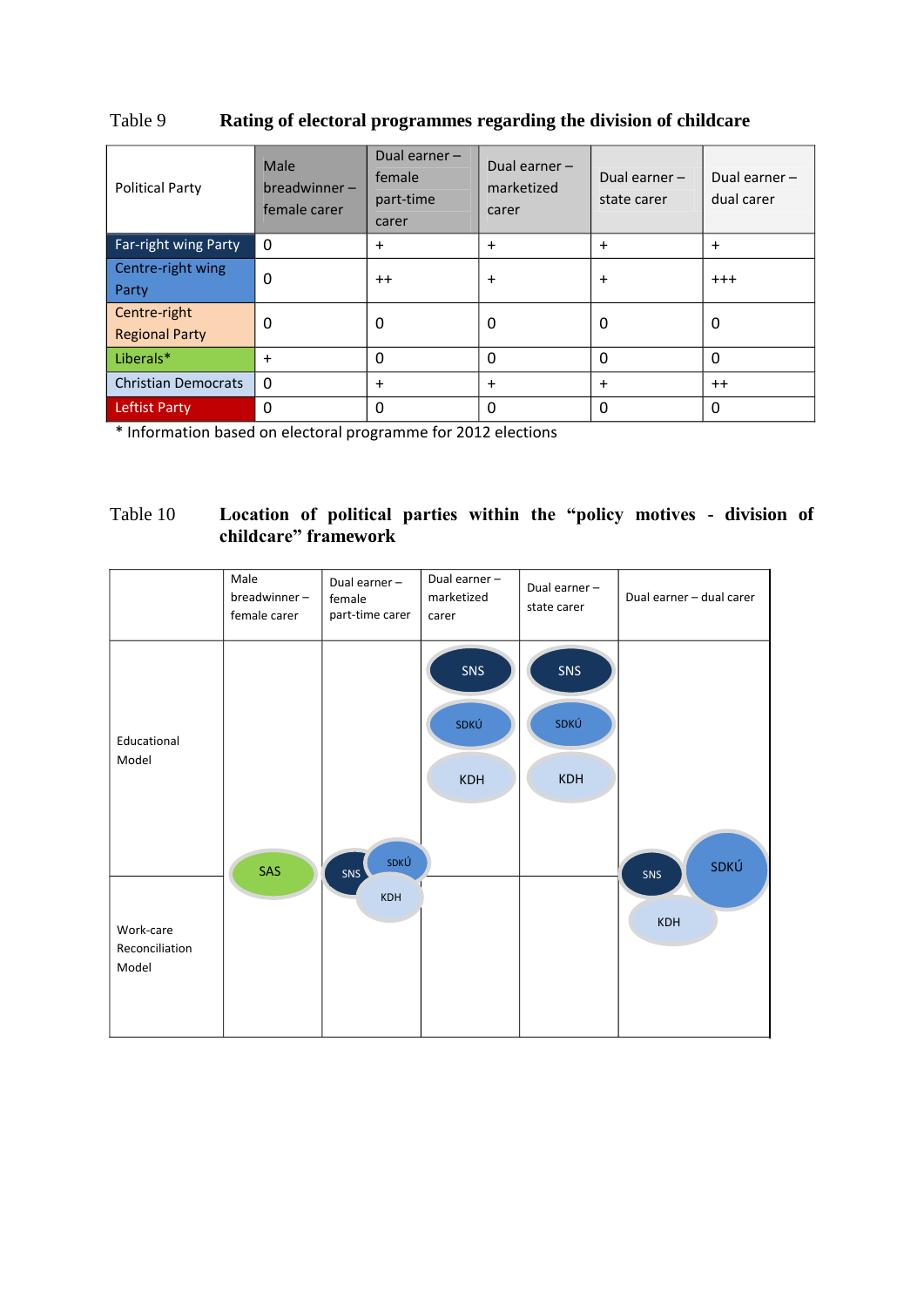## **Hungary**

#### Starting points:

In contrast to the Czech and Slovak republic in Hungary there is a public discourse on childcare services for children under three years and an increasing demand for these services. However the status of kindergartens is still more dominant, socially accepted and enjoying significantly higher political support. Due to the Programme against Child Poverty launched in 2005 the discourse has been shifted to the role of early childhood education in social integration of socially disadvantaged children and in poverty reduction.

#### **Fidesz – KDNP (right-wing coalition)** – in power since 2010

As the title of the electoral programme implies social policies are one of the big national issues the coalition is seeking to improve. Considering the family as a fundamental value and primary pillar of social policies, it highlights the nation preserving function of childbearing and views each child as investment in the nation's future. The purposes in the field of family policy are formulated in a way how to reduce the barriers preventing families of childbearing. Intension directed at low fertility.

Although the reduction of possible poverty risks of childrearing is present, the coalition clearly distinguishes its aims from the measures of the previous government and their accent on the support of the most disadvantaged groups. As the programme clearly states, the coalition of Fidesz-KDNP aims to protect all families including the ones on the periphery of the society as well as the middle class families inclined to fall into poverty. The programme mentions de-familiasation intensions - creating a safeguarding system for the families on which they can rely. This implies the increase of active role of the state. However there is no clear direction the coalition plans to take.

Their generally defined objectives are *"*to *ensure family-friendly environment, support homecreation, family- and employment-programmes, ensure childcare services, family support and mental services based on the value of solidarity, development of equal opportunity generating education system, more effective protection of families and support of community-based and civil initiatives."*

Policy motive for childcare:

Although mentioning nurseries and kindergartens as well, the educational policy motive appears rather in relation to primary schools and extra-curricular activities. Strengthening the agenda of equal opportunities for all is mentioned, but without any details of its primary scope.

The lack of explicit initiatives in relation to early childhood services mirrors a limited interest and support for these facilities. The coalition does not take position in relation to any types of, and any sectors providing these services. De-familiasation intensions imply rather a universal approach to childcare services as well as greater state involvement. The coalition inclines to support community-based approaches as well as civil initiatives.

In regard to policy motives it is more than clear the main purpose is to increase fertility rates and save the nation from further demographic decline.

#### Division of care:

The programme consistently refers to families. In the centre of attention is the parents' employment. The coalition expresses its support for work-family reconciliation policies, to which they are willing to devote labour market policy programmes as well as adaptation of the labour law. The coalition advances part-time and other atypical forms of employment and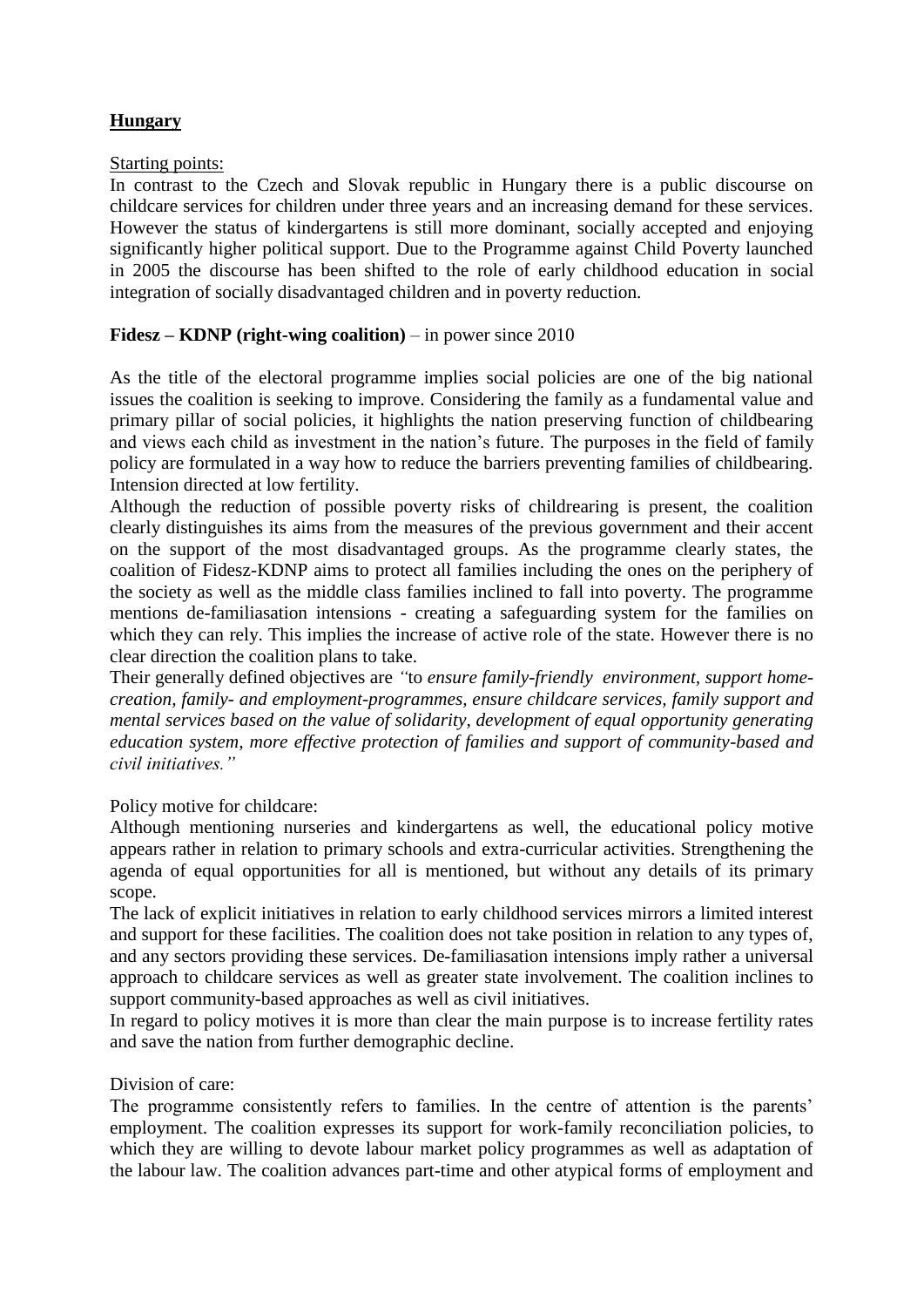it seems to be eager to step up against discrimination of women in the labour market. Besides proposing regulations and monitoring there are no strategies made explicit, how they want to achieve it.

The Fidesz-KDNP coalition not proposing to prolong the 2 year long parental leave system introduced by the government being in power till 2010 and initiating part-time jobs and atypical forms of employment presents itself as supporting dual earner – part-time carer model as well as by referring to de-familiasation intensions tendencies toward dual earner – state carer model can be observed.

## **MSZP (left-wing party)**

The electoral programme of the MSZP can be considered an expression of the main values the party adheres to and their main conception of the country's development and future. The programme highlights only the most pressing policy challenges.

#### Work-care reconciliation:

The party aims to ensure equal opportunities for women, acknowledges the need for new means in order to enhance employment of mothers. No mention of need to increase access to childcare services.

#### Educational motive:

The programme urges the implementation of the Programme against child poverty, which among others supports early childhood education and care in form of Sure Start Child Centres. The party firmly stands for fight against poverty and exclusion, however childcare services does not appear as one of the concrete means, how to contribute to it. In relation to the integration of Roma the programme mentions extension of kindergarten-attendance.

Based on the electoral programme the MSZP can be hardly situated in the theoretical design of the study…

## **Jobbik (far right-wing party):**

In order to promote childbearing the Jobbik intends to introduce tax benefits, which would be set in a way that families with 3 children would enjoy almost total tax exemption. The party aims to increase both insurance-based and flat-rate parental benefits in its length to 3 years and in its financial compensation. The Jobbik comes up with the idea launching Full-time Mother Allowance, for which previously employed mother would be eligible until the  $8<sup>th</sup>$  year of the child amounting to at least the 80% of previous wage, but with an upper limit of double minimum wage (already existing benefit with lower compensation).

In order promote mothers' return to labour market the party proposes 20% tax deductions for employers as well as extension of childcare services – meaning nurseries – obliging municipalities to ensure such services.

Policy motive for childcare:

The only policy motive relevant in this research design is the initiative to make access to nurseries universal by making it obligatory for municipalities.

Real policy motive is to increase fertility.

Division of care:

Clear standing for male-breadwinner female care-taker as the Jobbik supports extensive parental leaves defined literary as Full-time Mother Allowance. And by proposing the ensuring access to nurseries as the obligation of municipalities it also supports dual earner – state carer model. The first one is much stronger and more developed in the programme.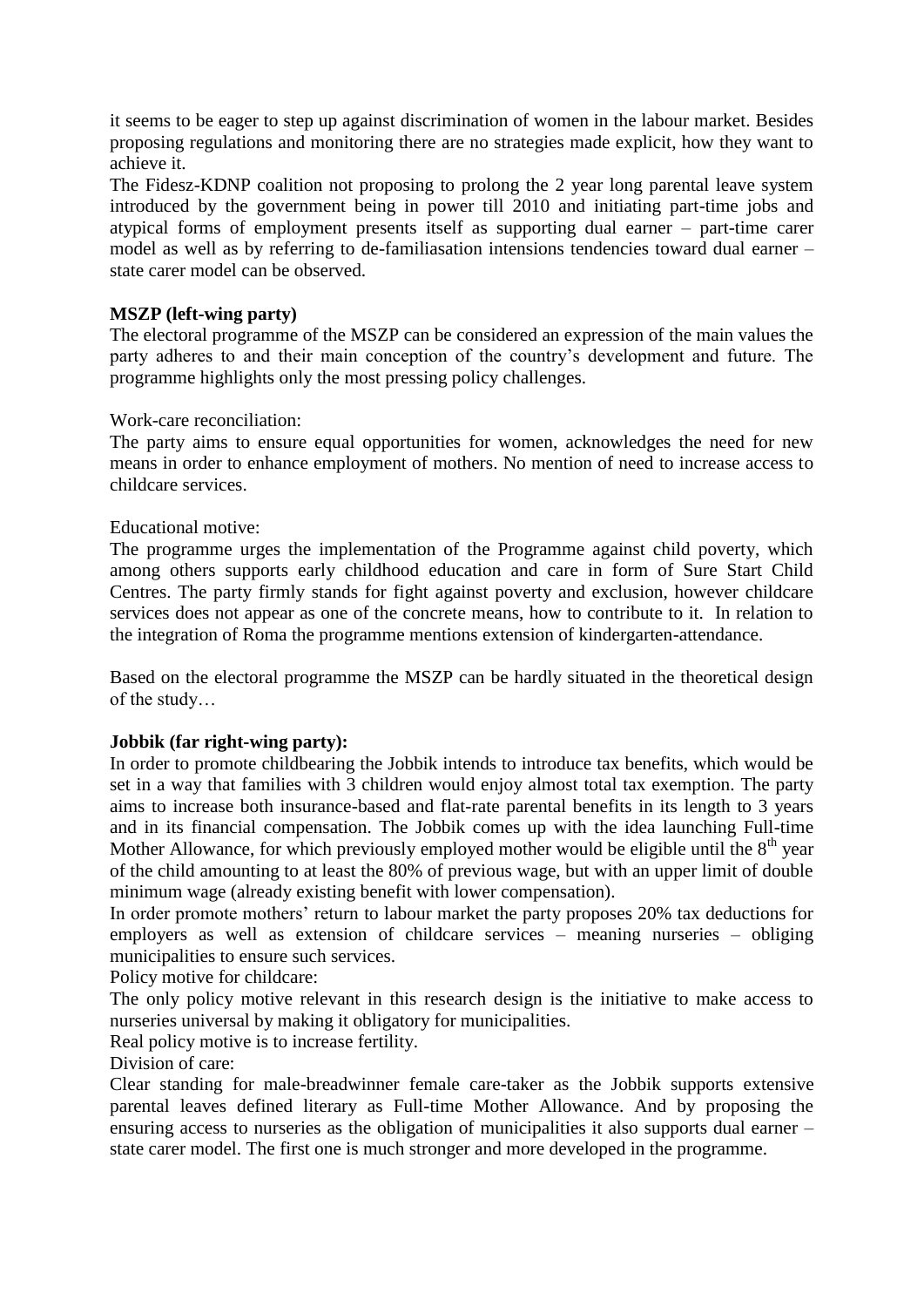## **LMP (Green party):**

The electoral programme of the LMP clearly reflects the educational model. In order to promote equal opportunities for all children the LMP emphasises early childhood education referring to the Sure Start Child Centres and the need to increase capacities of nurseries and to encourage the extension of the network of family day-care centres. For the same purposes the party proposes to make kindergarten attendance compulsory from the age of 4 and in case of multiply disadvantaged from the age of 3.

Although the programme concerns the most disadvantaged groups in the labour market including mothers, they do not offer any special recommendations how to improve it.

Policy motive for childcare:

The priority of the party is to facilitate the principle of equal opportunities and to reduce the social inequalities what qualifies them for the educational model. On the other hand, by promoting family-day care centres it takes stand for the work-reconciliation purposes as well.

Division of care:

No direct measures proposed in relation to division of care. Increase of capacities of childcare services implies dual earner – state carer, and to a lesser extent dual earner – marketized carer model.

## Table 11 **Rating of electoral programmes regarding the policy motives in the childcare**

| <b>Political Party</b>  | <b>Educational Model</b> | Work-care Reconciliation Model |
|-------------------------|--------------------------|--------------------------------|
| Far-right wing Party    |                          |                                |
| <b>Right wing Party</b> | 0                        |                                |
| <b>Green Party</b>      |                          |                                |
| Leftist Party           |                          | U                              |

#### Table 12 **Rating of electoral programmes regarding the division of childcare**

| <b>Political Party</b>  | <b>Male</b><br>breadwinner-<br>female carer | Dual earner -<br>female<br>part-time<br>carer | Dual earner $-$<br>marketized<br>carer | Dual earner $-$<br>state carer | Dual earner -<br>dual carer |
|-------------------------|---------------------------------------------|-----------------------------------------------|----------------------------------------|--------------------------------|-----------------------------|
| Far-right wing party    | 0                                           |                                               | 0                                      |                                |                             |
| <b>Right wing party</b> | 0                                           | $^{++}$                                       | 0                                      | $\ddot{}$                      | <b>U</b>                    |
| <b>Green Party</b>      |                                             |                                               |                                        |                                | U                           |
| <b>Leftist Party</b>    | 0                                           |                                               |                                        |                                | U                           |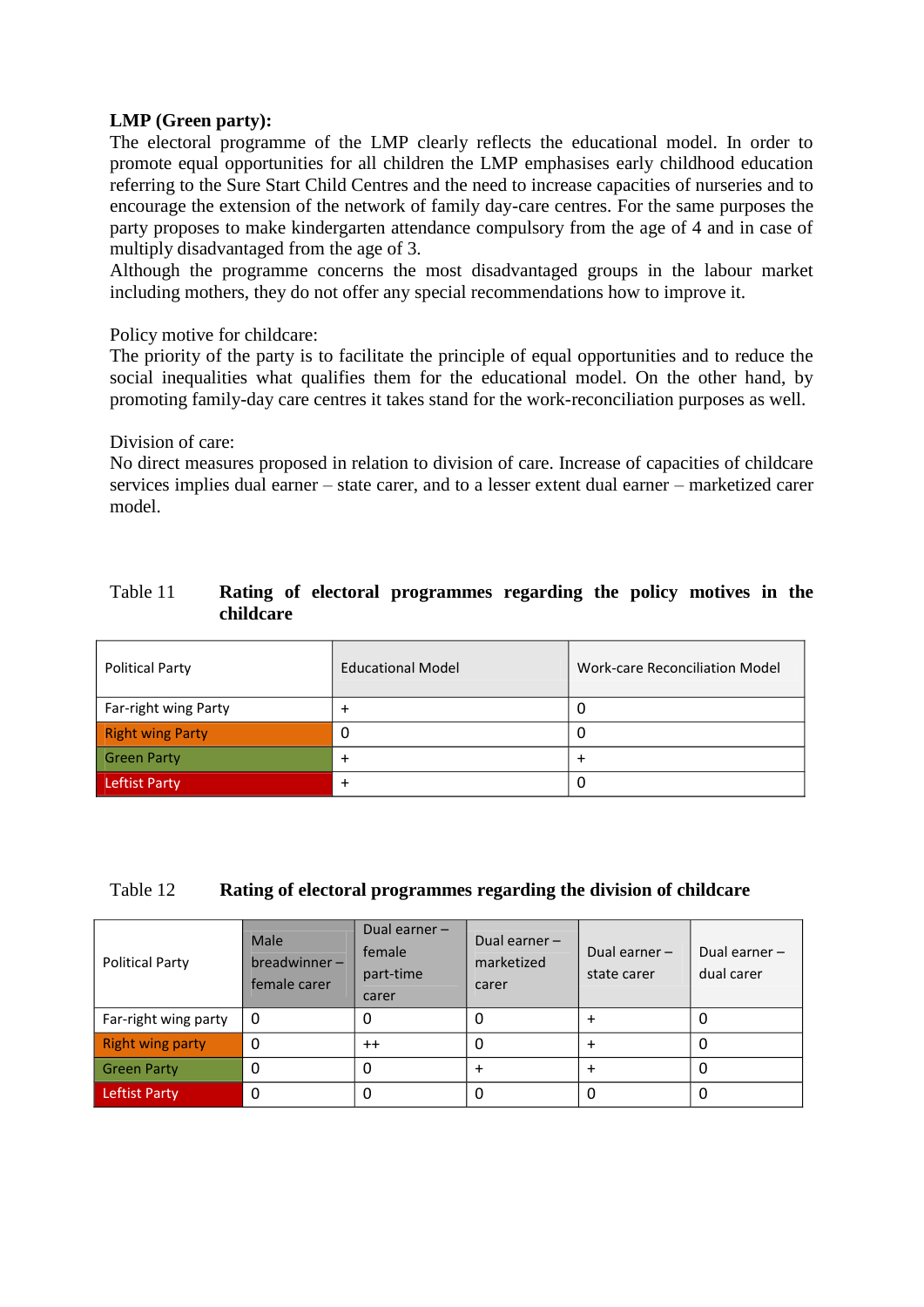## Table 13 **Location of political parties within the "policy motives - division of childcare" framework**

|                                      | Male<br>breadwinner-<br>female carer | Dual earner -<br>female<br>part-time carer | Dual earner -<br>marketized<br>carer | Dual earner -<br>state carer        | Dual earner -<br>dual carer |
|--------------------------------------|--------------------------------------|--------------------------------------------|--------------------------------------|-------------------------------------|-----------------------------|
| Educational<br>Model                 |                                      |                                            |                                      | Jobbik<br><b>MSZP</b><br><b>LMP</b> |                             |
| Work-care<br>Reconciliation<br>Model |                                      | Fidesz                                     | <b>LMP</b>                           | Fidesz                              |                             |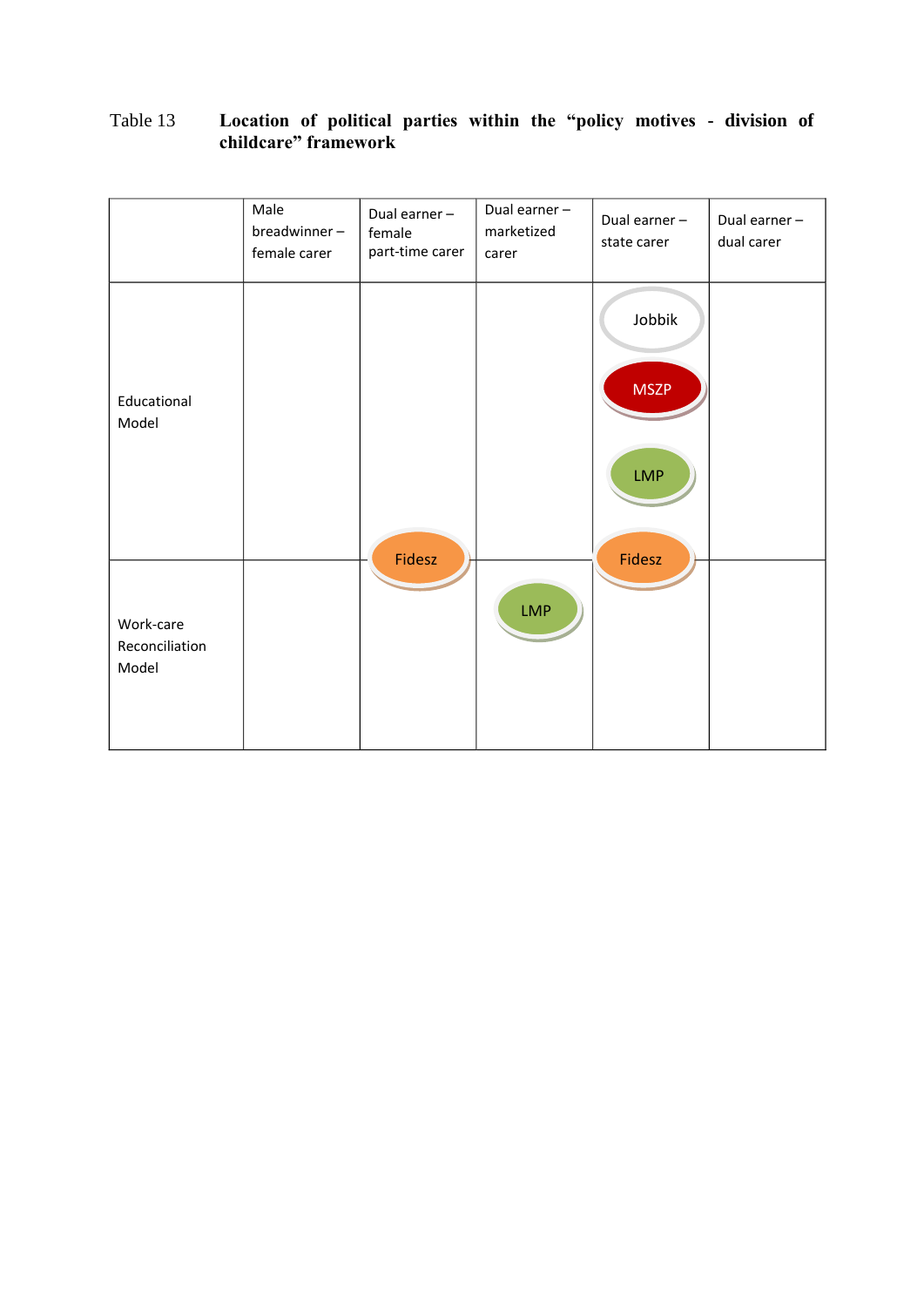# **References**

BORCHORST, A.; SIIM, B. 2002. The women-friendly welfare states revisited. *Nordic journal of women´s studies*, Vol. 10, no. 2, pp. 90-98.

CROMPTON, R. 1999. Restructuring Gender Relations and Employment: The Decline of the Male Breadwinner. Cit. in: Gornick, J. C.; Meyers, M. K. 2003. *Families that work: policies for reconciling parenthood and employment*. New York: Russell Sage Foundation.

ČSSD. 2010. Oranžové knihy. [online] [quoted 02/02/2010] < http://www.cssd.cz//soubory/ke-stazeni/oranzove\_knihy.pdf>

ČSÚ. 2008. Dlouhodobý vývoj předškolního vzdělávání v České republice. [online] [quoted 28/01/2010] [<http://www.czso.cz/csu/2008edicniplan.nsf/t/F30049D941/\\$File/331008a01.pdf>](http://www.czso.cz/csu/2008edicniplan.nsf/t/F30049D941/$File/331008a01.pdf)

DULK den, L.; PEPER, B.; DOORNE-HUISKES van, A. Work and family life in Europe: employment patterns of working patents across welfare states. In: *Flexible working and organisational change: the integration of work and personal life.* [North Hampton,](javascript:open_window(%22/F/5BUFH7YAKQF98DUNGYBDD1R3AU3DUNP9B4A54ENXJ9S9YKE6EL-01811?func=service&doc_number=000414143&line_number=0017&service_type=TAG%22);)  MA: [Edward Elgar,](javascript:open_window(%22/F/5BUFH7YAKQF98DUNGYBDD1R3AU3DUNP9B4A54ENXJ9S9YKE6EL-01811?func=service&doc_number=000414143&line_number=0017&service_type=TAG%22);) 2005.

*Dvanáct bodů k snahám českého předsednictví otevřít debatu o barcelonských cílech.* [online] [quoted 30/01/2010] <http://www.vlada.cz/cz/media-centrum/aktualne/reakce-ceskehopredsednictvi-na-prohlaseni-evropske-socialisticke-strany-53174/>

ESPING-ANDERSEN, G. 1999. Social Foundations of Postindustrial Economies. In: LEITNER, S. 2003. *Varieties of familialism: The caring function of the family in comparative perspective.* European Societies. 2003, Vol. 5, no. 4, pp. 353–375.

Eurostat, 2009. [online] **[**quoted 30/01/2010] <http://nui.epp.eurostat.ec.europa.eu/>

EVANS, J. M. 2001. "The firm's contribution to the reconciliation between work and family life." In: *Labour market and social policy occasional papers No. 48*, Paris: OECD.

GORNICK, J. C.; MEYERS, M. K. 2003. *Families that work: policies for reconciling parenthood and employment*. New York: Russell Sage Foundation.

KALNICKÁ, Z. 2000. Rozdělení činností v české rodině. In: Čermáková, M.; Hašková, H.; Křížková, A.; Linková, M.; Maříková, H. 2002. *Podmínky harmonizace práce a rodiny v České republice.* Praha: Sociologický ústav Akademie věd ČR.

KDU-ČSL. 2009. *Volební program 2009 - 2013.* [online] [quoted 30/01/2010] <http://www.kdu.cz/default.asp?page=510&idr=10149&IDCl=28432>

KORPI, W. 2000. Faces of Inequality: Gender, Class and Patterns of Inequalities in Different Types of Welfare State. In: Sjöberg, O. 2004. The role of family policy institutions in explaining gender-role attitudes: a comparative multilevel analysis of thirteen industrialized countries. *Journal of European Social Policy*. Vol. 2, no. 14.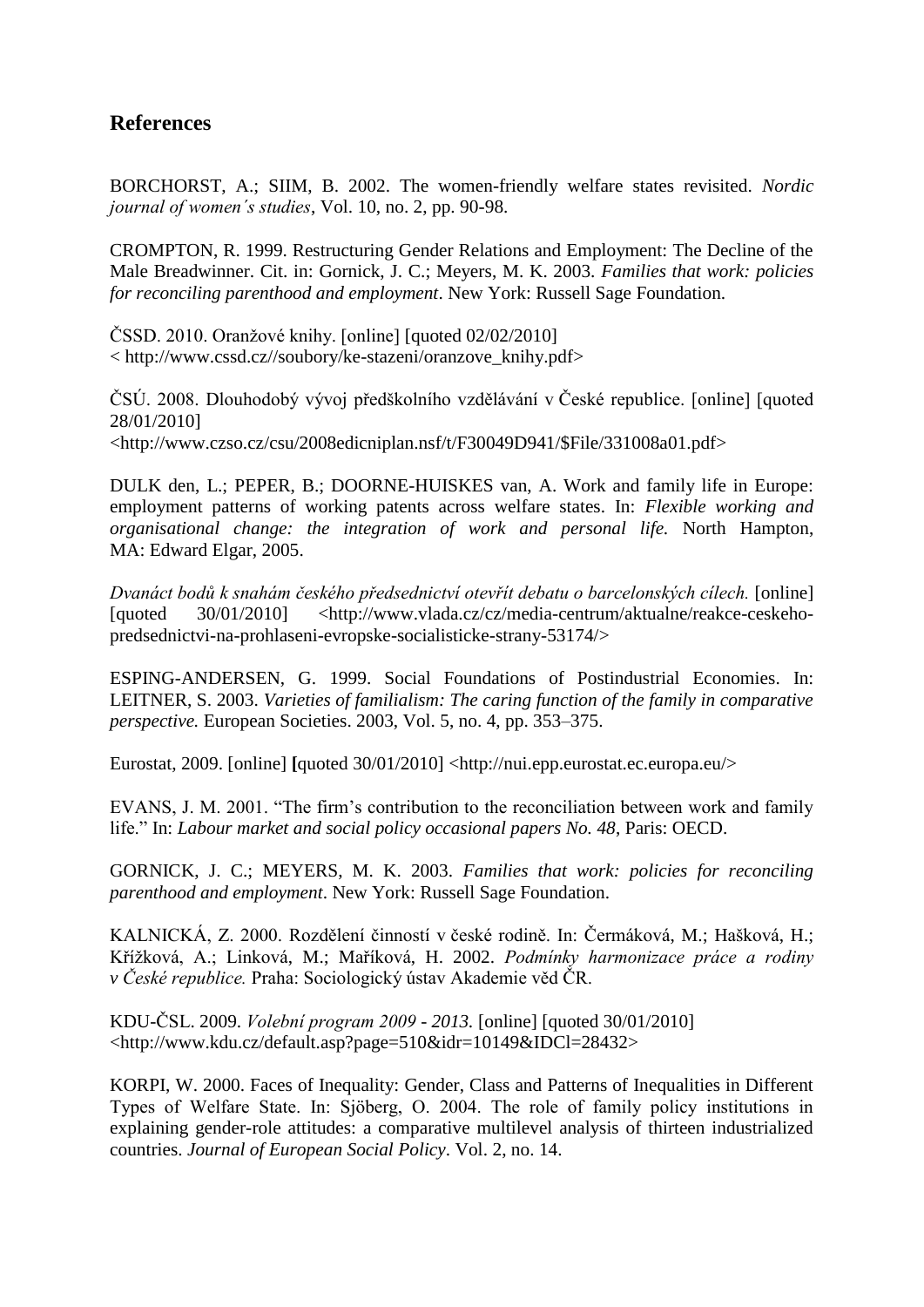KOTÝNKOVÁ, M.; KUCHAŘOVÁ, V.; PRŮŠA, L. 2003. The Gender Dimensions od Social Security Reform in the Czech Republic. In Fultz, E.; Ruck, M.; Steinhilber, S. (eds.) *The gender dimesions of social security reform inc etnral and eastern Europe: case srudies of the Czech republic, Hungary and Poland.* Budapešť: International Labour Office.

KSČM. 2009. *Otevřený volební program KSČM pro volby do PS PČR 2010.* [online] [quoted 02/02/2010] <http://www.kscm.cz/index.asp?thema=4393&category=>

KUCHAŘOVÁ, V. 2006. *Zaměstnání a péče o malé děti z perspektivy rodičů a zaměstnavatelů.* Praha: VÚPSV.

KUCHAŘOVÁ, V. a kol. 2009. *Péče o děti předškolního a raného školního věku.* Praha: VÚPSV.

LEITNER, S. 2003. Varieties of familialism: The caring function of the family in comparative perspective. *European Societies.* 2003, Vol. 5, no. 4, pp. 353–375.

NEČAS, P. 2008. Spoléhám na úsudek rodičů. [online] [quoted 15/03/2009] [<http://www.mpsv.cz/cs/5387>](http://www.mpsv.cz/cs/5387)

ODS. 2009. *Řešení pro rodinu.* [online] [quoted 30/01/2010] <http://www.ods.cz/volby2009/program/reseni-pro-rodinu>

*Presidency conclusions: Barcelona European Council.* 2002. [online] [quoted 28/01/2010] <http://www.consilium.europa.eu/ueDocs/cms\_Data/docs/pressData/en/ec/71025.pdf>

PLASOVÁ, B.; VÁLKOVÁ, J. 2009. Genderové diferenciace na trhu práce. In: Sirovátka, T.; Winkler, J.; Žižlavský, M. (eds.). *Nejistoty na trhu práce.* Boskovice : ALBERT, pp. 39-79.

RUBERY, J.; SMITH, M.; FAGAN, C. 1999. *Women´s employment in Europe.* London: Routledge.

SAINSBURY, D. 2001. In: Fink, J.; Lewis, G.; Clark, J. (eds.). *Rethinking european welfare.* Sage Publications Ldt.

SAXONBERG, S. 2008. Právo na otce: Rodičovská dovolená ve Švédsku. In: Křížková, A.; Dudová, R.; Hašková, H.; Maříková, H.; Uhde, Z. (eds.). *Práce a péče: Proměny "rodičovské" v České Republice a kontext rodinné politiky Evropské Unie*. 2008. Pp. 125- 144. Praha: Slon.

SAXONBERG, S.; SIROVÁTKA, T. 2006. Failing Family Policy in Post-Communist Central Europe*. Journal of Comparative Policy Analysis.* 2006, Vol. 8, no. 2, pp. 189-206.

SCHEIWE, K. WILLEKENS, H. 2008. Introduction: Path-dependencies and Change in Child-care and Preschool Institutions in Europe – Historical and Institutional Perspective. In: Scheiwe, K. Willekens, H. (eds.) 2009. *Child Care and Preschool Development in Europe. Institutional Perspectives.* UK: Palgrave Macmillan.